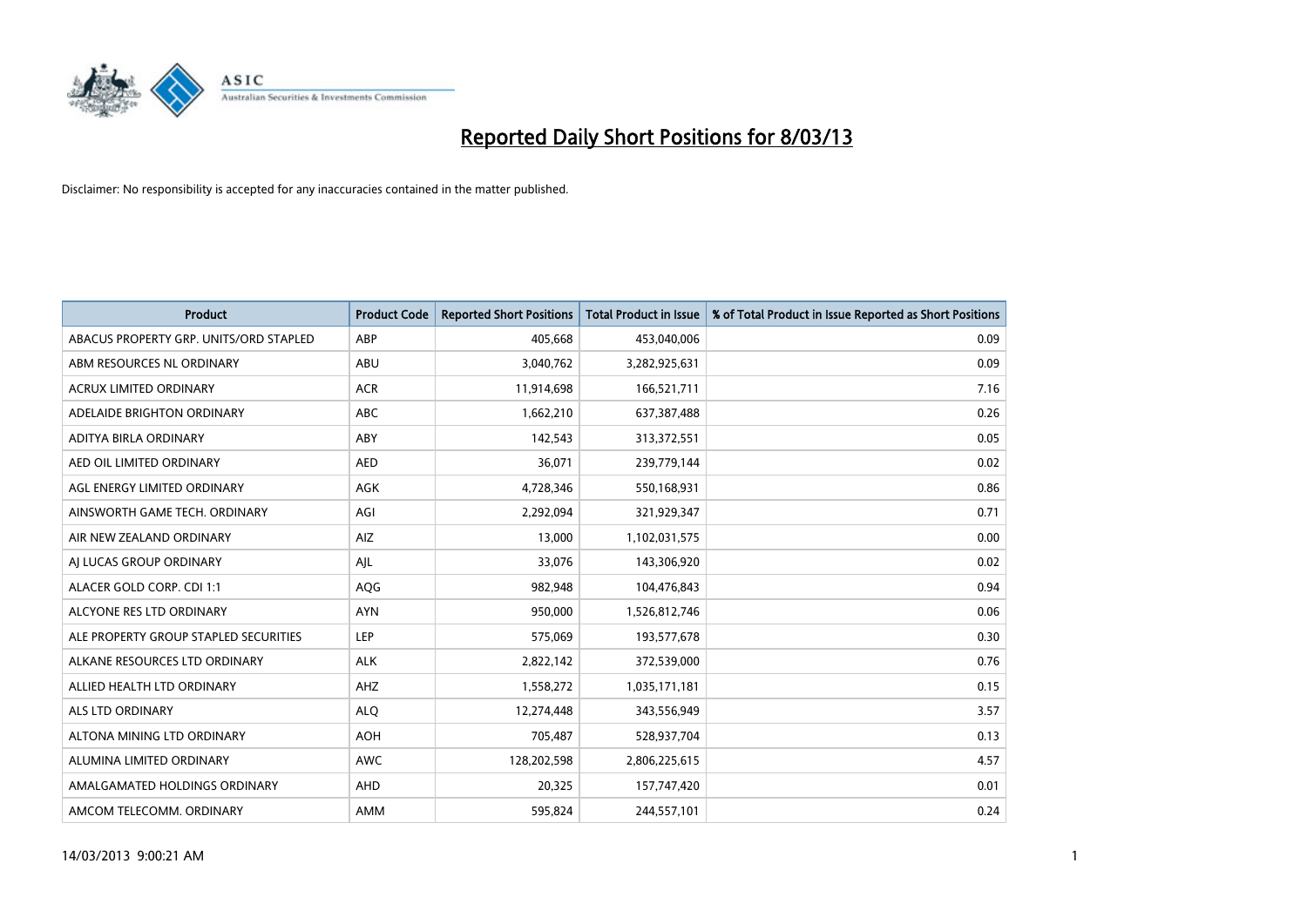

| <b>Product</b>                          | <b>Product Code</b> | <b>Reported Short Positions</b> | <b>Total Product in Issue</b> | % of Total Product in Issue Reported as Short Positions |
|-----------------------------------------|---------------------|---------------------------------|-------------------------------|---------------------------------------------------------|
| AMCOR LIMITED ORDINARY                  | AMC                 | 1,970,145                       | 1,206,684,923                 | 0.16                                                    |
| AMP LIMITED ORDINARY                    | AMP                 | 9,156,175                       | 2,930,423,546                 | 0.31                                                    |
| AMPELLA MINING ORDINARY                 | <b>AMX</b>          | 5,095,447                       | 248,000,493                   | 2.05                                                    |
| ANGLOGOLD ASHANTI CDI 5:1               | AGG                 | 500                             | 89,207,765                    | 0.00                                                    |
| ANSELL LIMITED ORDINARY                 | <b>ANN</b>          | 6,790,854                       | 130,768,652                   | 5.19                                                    |
| ANTARES ENERGY LTD ORDINARY             | <b>AZZ</b>          | 465,812                         | 257,000,000                   | 0.18                                                    |
| ANZ BANKING GRP LTD ORDINARY            | <b>ANZ</b>          | 3,578,123                       | 2,743,607,474                 | 0.13                                                    |
| APA GROUP STAPLED SECURITIES            | APA                 | 5,906,017                       | 827,350,325                   | 0.71                                                    |
| APN NEWS & MEDIA ORDINARY               | <b>APN</b>          | 12,704,802                      | 661,526,586                   | 1.92                                                    |
| AQUARIUS PLATINUM. ORDINARY             | <b>AOP</b>          | 12,302,033                      | 486,851,336                   | 2.53                                                    |
| AQUILA RESOURCES ORDINARY               | <b>AQA</b>          | 11,313,400                      | 411,804,442                   | 2.75                                                    |
| ARAFURA RESOURCE LTD ORDINARY           | ARU                 | 407,061                         | 441,270,644                   | 0.09                                                    |
| ARB CORPORATION ORDINARY                | <b>ARP</b>          | 147,235                         | 72,481,302                    | 0.20                                                    |
| ARDENT LEISURE GROUP STAPLED SECURITIES | AAD                 | 3,102,258                       | 397,774,513                   | 0.78                                                    |
| ARISTOCRAT LEISURE ORDINARY             | <b>ALL</b>          | 7,911,864                       | 551,418,047                   | 1.43                                                    |
| ARRIUM LTD ORDINARY                     | ARI                 | 7,328,632                       | 1,351,527,328                 | 0.54                                                    |
| ASCIANO LIMITED ORDINARY                | <b>AIO</b>          | 2,683,238                       | 975,385,664                   | 0.28                                                    |
| ASG GROUP LIMITED ORDINARY              | <b>ASZ</b>          | 1,401,203                       | 206,720,839                   | 0.68                                                    |
| ASPEN GROUP ORD/UNITS STAPLED           | <b>APZ</b>          | 265,551                         | 1,192,665,422                 | 0.02                                                    |
| ASPIRE MINING LTD ORDINARY              | AKM                 | 40,949                          | 655,594,556                   | 0.01                                                    |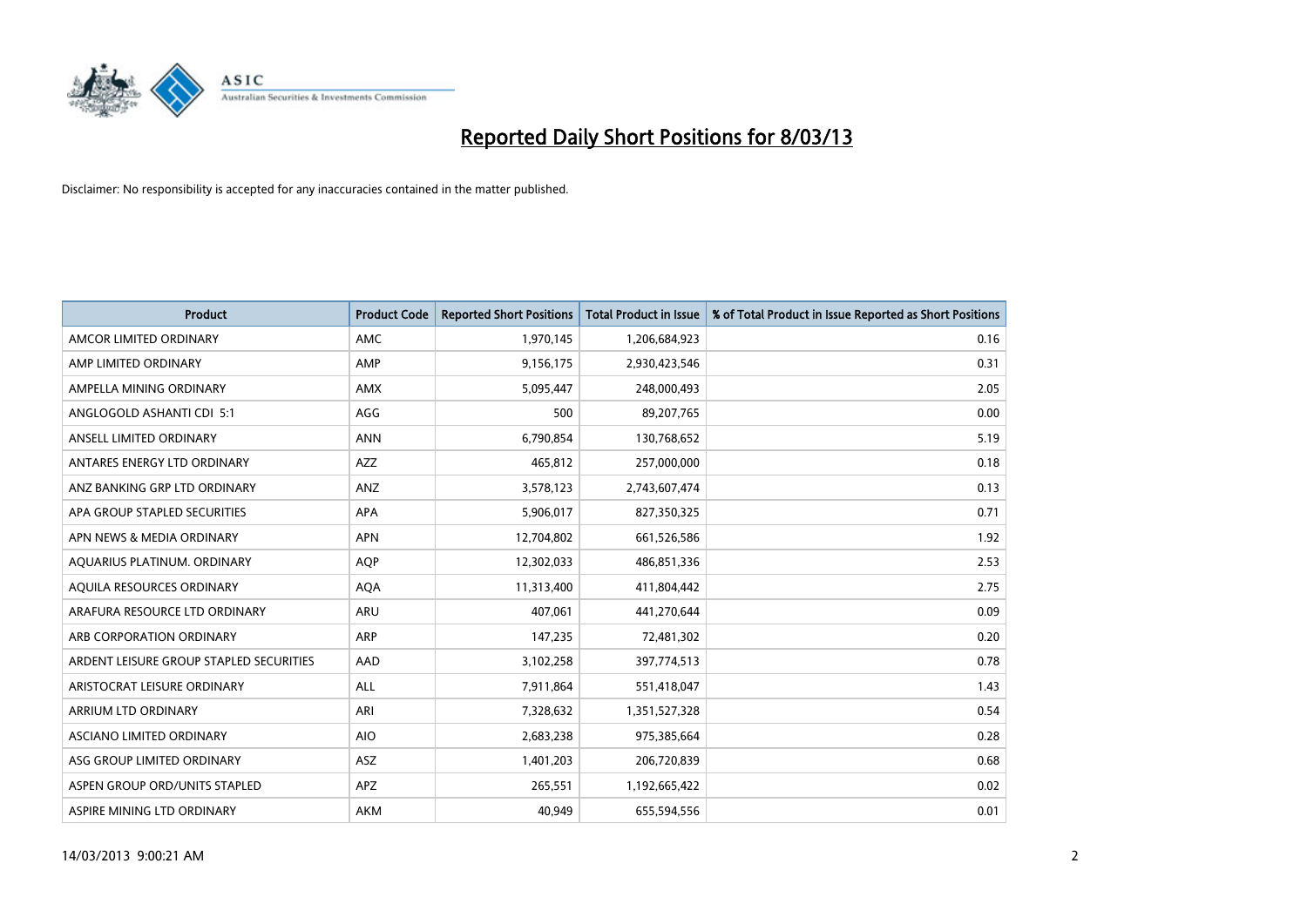

| <b>Product</b>                            | <b>Product Code</b> | <b>Reported Short Positions</b> | <b>Total Product in Issue</b> | % of Total Product in Issue Reported as Short Positions |
|-------------------------------------------|---------------------|---------------------------------|-------------------------------|---------------------------------------------------------|
| ASTRO JAP PROP GROUP STAPLED US PROHIBIT. | AJA                 | 12,710                          | 67,211,752                    | 0.02                                                    |
| ASX LIMITED ORDINARY                      | ASX                 | 3,182,456                       | 175,136,729                   | 1.82                                                    |
| ATLAS IRON LIMITED ORDINARY               | <b>AGO</b>          | 11,331,673                      | 909,718,409                   | 1.25                                                    |
| AURIZON HOLDINGS LTD ORDINARY             | AZJ                 | 7,644,455                       | 2,137,284,503                 | 0.36                                                    |
| <b>AURORA OIL &amp; GAS ORDINARY</b>      | AUT                 | 5,835,019                       | 447,885,778                   | 1.30                                                    |
| AUSDRILL LIMITED ORDINARY                 | <b>ASL</b>          | 3,509,872                       | 309,451,963                   | 1.13                                                    |
| AUSENCO LIMITED ORDINARY                  | AAX                 | 389,041                         | 123,527,574                   | 0.31                                                    |
| AUSTAL LIMITED ORDINARY                   | ASB                 | 471,087                         | 346,007,639                   | 0.14                                                    |
| AUSTBROKERS HOLDINGS ORDINARY             | <b>AUB</b>          | 1,970                           | 57,568,703                    | 0.00                                                    |
| AUSTIN ENGINEERING ORDINARY               | <b>ANG</b>          | 483,319                         | 72,464,403                    | 0.67                                                    |
| AUSTRALAND PROPERTY STAPLED SECURITY      | <b>ALZ</b>          | 391,384                         | 578,324,670                   | 0.07                                                    |
| AUSTRALIAN AGRICULT, ORDINARY             | AAC                 | 1,099,214                       | 312,905,085                   | 0.35                                                    |
| AUSTRALIAN INFRASTR, UNITS/ORDINARY       | <b>AIX</b>          | 3,195,026                       | 620,733,944                   | 0.51                                                    |
| AUSTRALIAN PHARM, ORDINARY                | API                 | 386,383                         | 488,115,883                   | 0.08                                                    |
| AVIENNINGS LIMITED ORDINARY               | <b>AVJ</b>          | 175,001                         | 274,588,694                   | 0.06                                                    |
| AWE LIMITED ORDINARY                      | AWE                 | 3,499,985                       | 522,116,985                   | 0.67                                                    |
| AZIMUTH RES LTD ORDINARY                  | <b>AZH</b>          | 2,038,476                       | 430,626,680                   | 0.47                                                    |
| <b>BANDANNA ENERGY ORDINARY</b>           | <b>BND</b>          | 25,499,581                      | 528,481,199                   | 4.83                                                    |
| BANK OF QUEENSLAND. ORDINARY              | <b>BOQ</b>          | 5,134,261                       | 312,878,919                   | 1.64                                                    |
| <b>BASE RES LIMITED ORDINARY</b>          | <b>BSE</b>          | 414,982                         | 560,440,029                   | 0.07                                                    |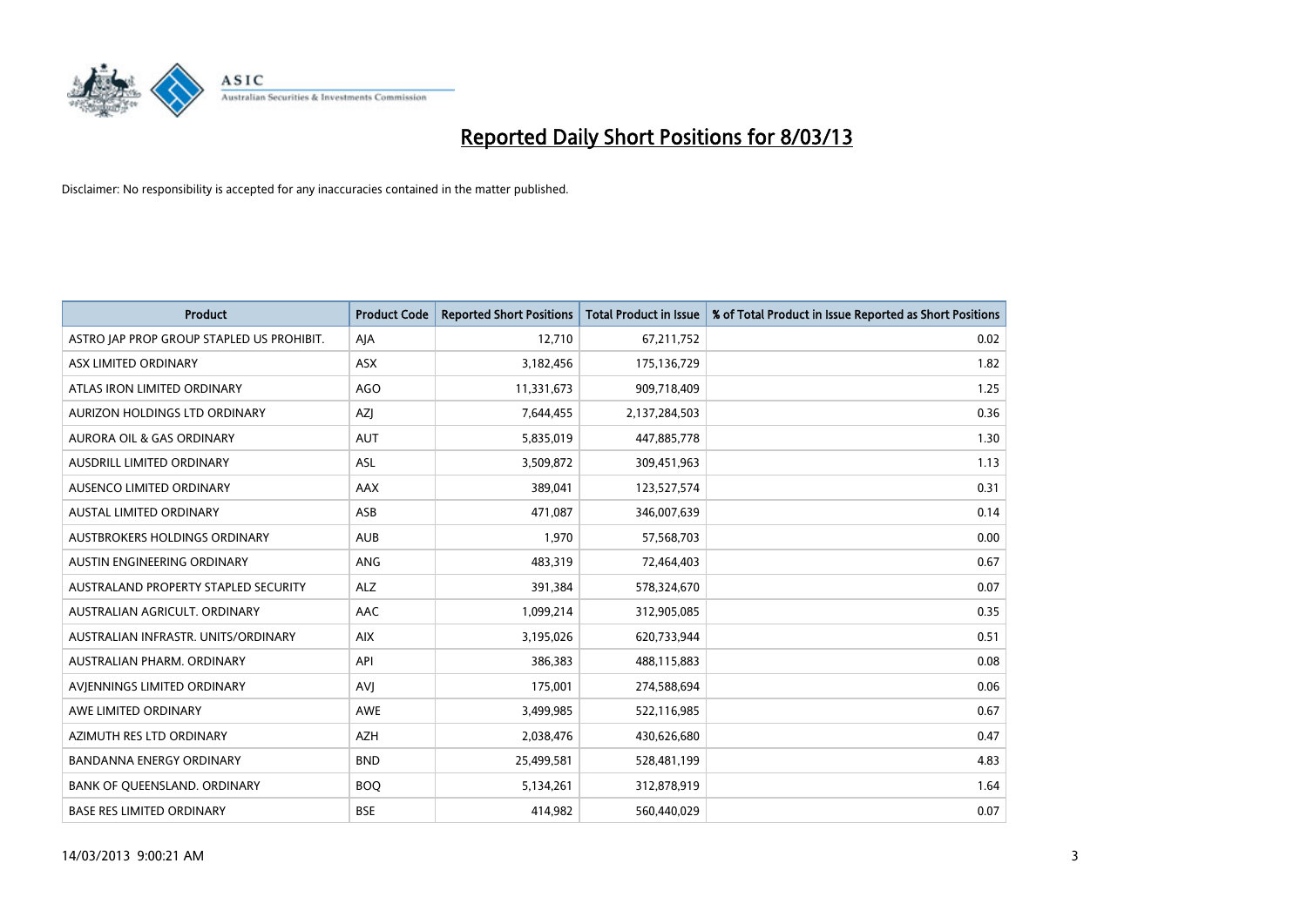

| <b>Product</b>                         | <b>Product Code</b> | <b>Reported Short Positions</b> | <b>Total Product in Issue</b> | % of Total Product in Issue Reported as Short Positions |
|----------------------------------------|---------------------|---------------------------------|-------------------------------|---------------------------------------------------------|
| <b>BATHURST RESOURCES ORDINARY</b>     | <b>BTU</b>          | 32,974,082                      | 697,247,997                   | 4.73                                                    |
| BC IRON LIMITED ORDINARY               | <b>BCI</b>          | 94,825                          | 122,729,384                   | 0.08                                                    |
| BEACH ENERGY LIMITED ORDINARY          | <b>BPT</b>          | 15,170,108                      | 1,264,889,397                 | 1.20                                                    |
| BEADELL RESOURCE LTD ORDINARY          | <b>BDR</b>          | 22,256,960                      | 742,204,752                   | 3.00                                                    |
| <b>BEGA CHEESE LTD ORDINARY</b>        | <b>BGA</b>          | 98,776                          | 151,866,050                   | 0.07                                                    |
| BENDIGO AND ADELAIDE ORDINARY          | <b>BEN</b>          | 9,631,036                       | 402,454,677                   | 2.39                                                    |
| BERKELEY RESOURCES ORDINARY            | <b>BKY</b>          | 198,540                         | 179,393,273                   | 0.11                                                    |
| <b>BHP BILLITON LIMITED ORDINARY</b>   | <b>BHP</b>          | 10,967,692                      | 3,211,691,105                 | 0.34                                                    |
| <b>BILLABONG ORDINARY</b>              | <b>BBG</b>          | 9,040,463                       | 478,944,292                   | 1.89                                                    |
| <b>BLACKMORES LIMITED ORDINARY</b>     | <b>BKL</b>          | 1,969                           | 16,909,231                    | 0.01                                                    |
| BLACKTHORN RESOURCES ORD US PROHIBITED | <b>BTR</b>          | 149,099                         | 164,285,950                   | 0.09                                                    |
| <b>BLUESCOPE STEEL LTD ORDINARY</b>    | <b>BSL</b>          | 1,437,755                       | 558,243,305                   | 0.26                                                    |
| <b>BOART LONGYEAR ORDINARY</b>         | <b>BLY</b>          | 5,090,226                       | 461,163,412                   | 1.10                                                    |
| <b>BORAL LIMITED, ORDINARY</b>         | <b>BLD</b>          | 23,440,534                      | 766,370,951                   | 3.06                                                    |
| <b>BOUGAINVILLE COPPER ORDINARY</b>    | <b>BOC</b>          | 1                               | 401,062,500                   | 0.00                                                    |
| <b>BRADKEN LIMITED ORDINARY</b>        | <b>BKN</b>          | 11,139,309                      | 169,240,662                   | 6.58                                                    |
| <b>BRAMBLES LIMITED ORDINARY</b>       | <b>BXB</b>          | 1,276,616                       | 1,556,673,996                 | 0.08                                                    |
| BREVILLE GROUP LTD ORDINARY            | <b>BRG</b>          | 151,642                         | 130,095,322                   | 0.12                                                    |
| <b>BRICKWORKS LIMITED ORDINARY</b>     | <b>BKW</b>          | 13,572                          | 147,818,132                   | 0.01                                                    |
| BROCKMAN MINING LTD ORDINARY           | <b>BCK</b>          | 91,872                          | 7,894,482,131                 | 0.00                                                    |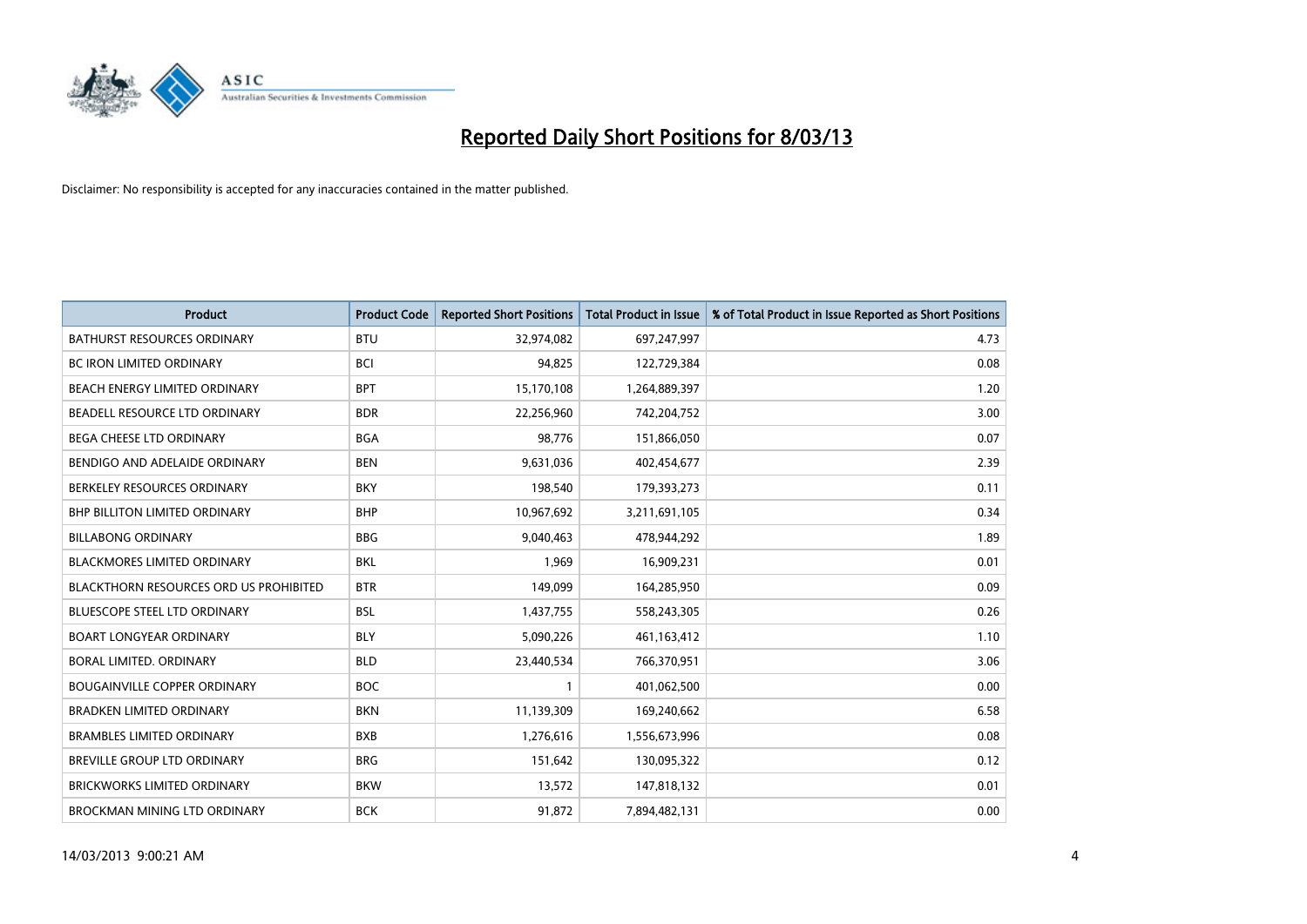

| <b>Product</b>                          | <b>Product Code</b> | <b>Reported Short Positions</b> | <b>Total Product in Issue</b> | % of Total Product in Issue Reported as Short Positions |
|-----------------------------------------|---------------------|---------------------------------|-------------------------------|---------------------------------------------------------|
| BT INVESTMENT MNGMNT ORDINARY           | <b>BTT</b>          | 130                             | 274,214,460                   | 0.00                                                    |
| <b>BURU ENERGY ORDINARY</b>             | <b>BRU</b>          | 17,337,901                      | 273,912,685                   | 6.33                                                    |
| <b>BWP TRUST ORDINARY UNITS</b>         | <b>BWP</b>          | 2,078,034                       | 537,753,954                   | 0.39                                                    |
| CABCHARGE AUSTRALIA ORDINARY            | CAB                 | 7,504,031                       | 120,430,683                   | 6.23                                                    |
| <b>CALIBRE GROUP LTD ORDINARY</b>       | <b>CGH</b>          | 843,313                         | 307,378,401                   | 0.27                                                    |
| CALTEX AUSTRALIA ORDINARY               | <b>CTX</b>          | 5,395,725                       | 270,000,000                   | 2.00                                                    |
| CAPE LAMBERT RES LTD ORDINARY           | <b>CFE</b>          | 725,483                         | 687,533,792                   | 0.11                                                    |
| CAPITOL HEALTH ORDINARY                 | CAJ                 | 50,986                          | 373,511,663                   | 0.01                                                    |
| CARABELLA RES LTD ORDINARY              | <b>CLR</b>          | 118,326                         | 152,361,547                   | 0.08                                                    |
| <b>CARBON ENERGY ORDINARY</b>           | <b>CNX</b>          | 48,071                          | 779,807,322                   | 0.01                                                    |
| CARDNO LIMITED ORDINARY                 | CDD                 | 6,455,949                       | 142,770,550                   | 4.52                                                    |
| <b>CARINDALE PROPERTY UNIT</b>          | <b>CDP</b>          | 101                             | 70,000,000                    | 0.00                                                    |
| CARNARVON PETROLEUM ORDINARY            | <b>CVN</b>          | 234,339                         | 934,109,501                   | 0.03                                                    |
| CARSALES.COM LTD ORDINARY               | <b>CRZ</b>          | 5,100,476                       | 235,783,495                   | 2.16                                                    |
| <b>CASH CONVERTERS ORDINARY</b>         | CCV                 | 9,433                           | 423,861,025                   | 0.00                                                    |
| CEDAR WOODS PROP. ORDINARY              | <b>CWP</b>          | 5,158                           | 73,047,793                    | 0.01                                                    |
| CENTRAL PETROLEUM ORDINARY              | <b>CTP</b>          | 1,392,571                       | 1,388,978,845                 | 0.10                                                    |
| CERAMIC FUEL CELLS ORDINARY             | <b>CFU</b>          | 122,190                         | 1,559,231,320                 | 0.01                                                    |
| CFS RETAIL TRUST GRP STAPLED SECURITIES | <b>CFX</b>          | 56,271,319                      | 2,828,495,659                 | 1.99                                                    |
| CHALLENGER DIV.PRO. STAPLED UNITS       | <b>CDI</b>          | 89,280                          | 214,101,013                   | 0.04                                                    |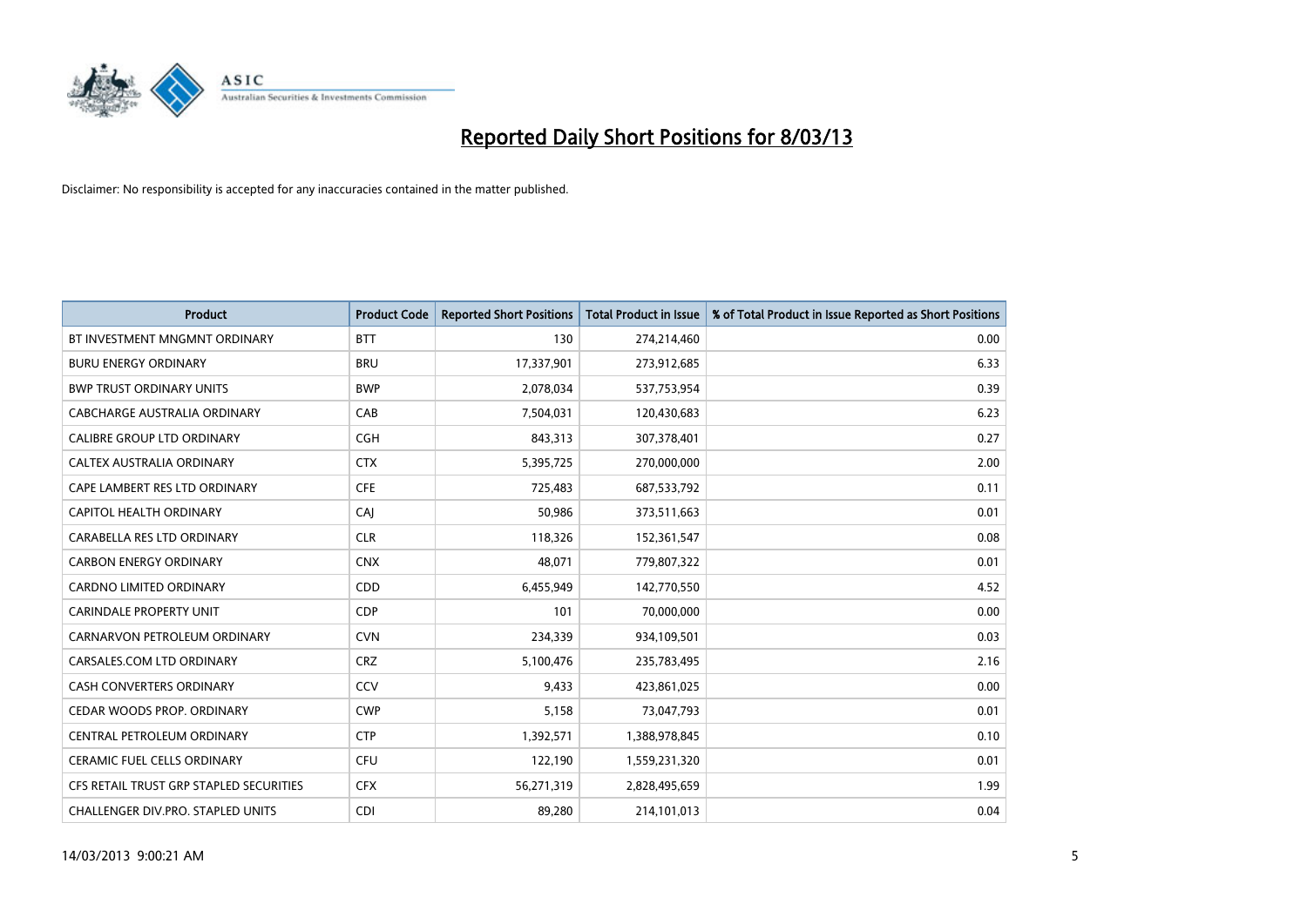

| <b>Product</b>                          | <b>Product Code</b> | <b>Reported Short Positions</b> | <b>Total Product in Issue</b> | % of Total Product in Issue Reported as Short Positions |
|-----------------------------------------|---------------------|---------------------------------|-------------------------------|---------------------------------------------------------|
| <b>CHALLENGER LIMITED ORDINARY</b>      | <b>CGF</b>          | 3,308,765                       | 534,607,512                   | 0.62                                                    |
| CHARTER HALL GROUP STAPLED US PROHIBIT. | <b>CHC</b>          | 415,816                         | 302,262,312                   | 0.14                                                    |
| <b>CHARTER HALL RETAIL UNITS</b>        | <b>CQR</b>          | 743,290                         | 337,582,974                   | 0.22                                                    |
| <b>CHESSER RESOURCES ORDINARY</b>       | <b>CHZ</b>          | 100,000                         | 153,000,729                   | 0.07                                                    |
| <b>CHORUS LIMITED ORDINARY</b>          | <b>CNU</b>          | 430,464                         | 385,082,123                   | 0.11                                                    |
| CITIGOLD CORP LTD ORDINARY              | <b>CTO</b>          | 153,427                         | 1,352,907,765                 | 0.01                                                    |
| CLEAN TEO HLDGS LTD ORDINARY            | <b>CLO</b>          | 100,000                         | 143,793,514                   | 0.07                                                    |
| <b>CLOUGH LIMITED ORDINARY</b>          | <b>CLO</b>          | 64,002                          | 776,755,875                   | 0.01                                                    |
| COAL OF AFRICA LTD ORDINARY             | <b>CZA</b>          | 47,650                          | 1,048,368,613                 | 0.00                                                    |
| <b>COALSPUR MINES LTD ORDINARY</b>      | <b>CPL</b>          | 14,567,522                      | 634,248,901                   | 2.30                                                    |
| COCA-COLA AMATIL ORDINARY               | <b>CCL</b>          | 1,778,638                       | 762,133,414                   | 0.23                                                    |
| <b>COCHLEAR LIMITED ORDINARY</b>        | <b>COH</b>          | 4,088,341                       | 57,040,932                    | 7.17                                                    |
| <b>COCKATOO COAL ORDINARY</b>           | <b>COK</b>          | 13,132,954                      | 1,016,746,908                 | 1.29                                                    |
| <b>CODAN LIMITED ORDINARY</b>           | <b>CDA</b>          | 234,253                         | 176,926,104                   | 0.13                                                    |
| <b>COLLINS FOODS LTD ORDINARY</b>       | <b>CKF</b>          | 510,719                         | 93,000,003                    | 0.55                                                    |
| COMMONWEALTH BANK, ORDINARY             | <b>CBA</b>          | 9,485,701                       | 1,609,180,841                 | 0.59                                                    |
| COMMONWEALTH PROP ORDINARY UNITS        | <b>CPA</b>          | 11,933,103                      | 2,347,003,413                 | 0.51                                                    |
| <b>COMPASS RESOURCES ORDINARY</b>       | <b>CMR</b>          | 7,472                           | 1,403,744,100                 | 0.00                                                    |
| <b>COMPUTERSHARE LTD ORDINARY</b>       | <b>CPU</b>          | 10,949,260                      | 555,664,059                   | 1.97                                                    |
| COOPER ENERGY LTD ORDINARY              | <b>COE</b>          | 174,823                         | 329,034,654                   | 0.05                                                    |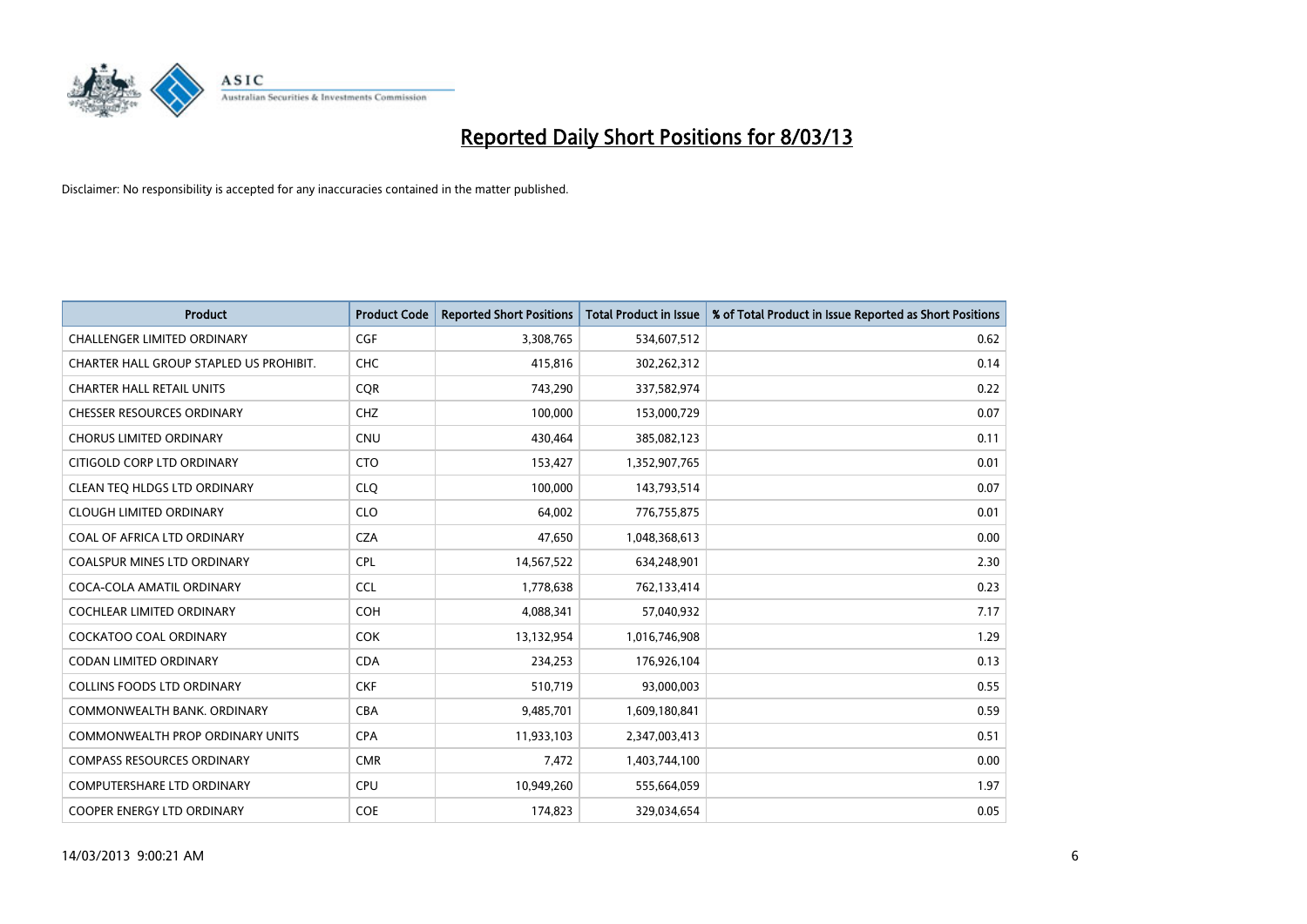

| <b>Product</b>                          | <b>Product Code</b> | <b>Reported Short Positions</b> | <b>Total Product in Issue</b> | % of Total Product in Issue Reported as Short Positions |
|-----------------------------------------|---------------------|---------------------------------|-------------------------------|---------------------------------------------------------|
| <b>CORDLIFE LIMITED ORDINARY</b>        | CBB                 | 6,666                           | 172,687,354                   | 0.00                                                    |
| CORP TRAVEL LIMITED ORDINARY            | <b>CTD</b>          | 159,183                         | 77,410,044                    | 0.21                                                    |
| <b>CREDIT CORP GROUP ORDINARY</b>       | <b>CCP</b>          | 16,865                          | 45,932,899                    | 0.04                                                    |
| <b>CROMWELL PROP STAPLED SECURITIES</b> | <b>CMW</b>          | 29,359                          | 1,460,982,142                 | 0.00                                                    |
| <b>CROWN LIMITED ORDINARY</b>           | <b>CWN</b>          | 6,664,831                       | 728,394,185                   | 0.92                                                    |
| <b>CSG LIMITED ORDINARY</b>             | CSV                 | 10,024                          | 278,155,477                   | 0.00                                                    |
| <b>CSL LIMITED ORDINARY</b>             | <b>CSL</b>          | 752,314                         | 498,199,305                   | 0.15                                                    |
| <b>CSR LIMITED ORDINARY</b>             | <b>CSR</b>          | 45, 141, 273                    | 506,000,315                   | 8.92                                                    |
| <b>CUDECO LIMITED ORDINARY</b>          | CDU                 | 3,571,483                       | 199,877,294                   | 1.79                                                    |
| DART ENERGY LTD ORDINARY                | <b>DTE</b>          | 16,076,424                      | 878,668,388                   | 1.83                                                    |
| DAVID JONES LIMITED ORDINARY            | <b>DJS</b>          | 61,477,059                      | 531,788,775                   | 11.56                                                   |
| <b>DECMIL GROUP LIMITED ORDINARY</b>    | <b>DCG</b>          | 1,036,492                       | 168,203,219                   | 0.62                                                    |
| DEXUS PROPERTY GROUP STAPLED UNITS      | <b>DXS</b>          | 6,114,455                       | 4,839,024,176                 | 0.13                                                    |
| DISCOVERY METALS LTD ORDINARY           | <b>DML</b>          | 3,490,836                       | 486,986,451                   | 0.72                                                    |
| DOMINO PIZZA ENTERPR ORDINARY           | <b>DMP</b>          | 76,356                          | 70,192,674                    | 0.11                                                    |
| DORAY MINERALS LTD ORDINARY             | <b>DRM</b>          | 68,829                          | 141,866,768                   | 0.05                                                    |
| DOWNER EDI LIMITED ORDINARY             | <b>DOW</b>          | 3,789,379                       | 429,100,296                   | 0.88                                                    |
| DRILLSEARCH ENERGY ORDINARY             | <b>DLS</b>          | 2,383,155                       | 427,353,371                   | 0.56                                                    |
| DUET GROUP STAPLED US PROHIBIT.         | <b>DUE</b>          | 7,590,572                       | 1,169,314,842                 | 0.65                                                    |
| DULUXGROUP LIMITED ORDINARY             | <b>DLX</b>          | 6,422,840                       | 374,507,181                   | 1.72                                                    |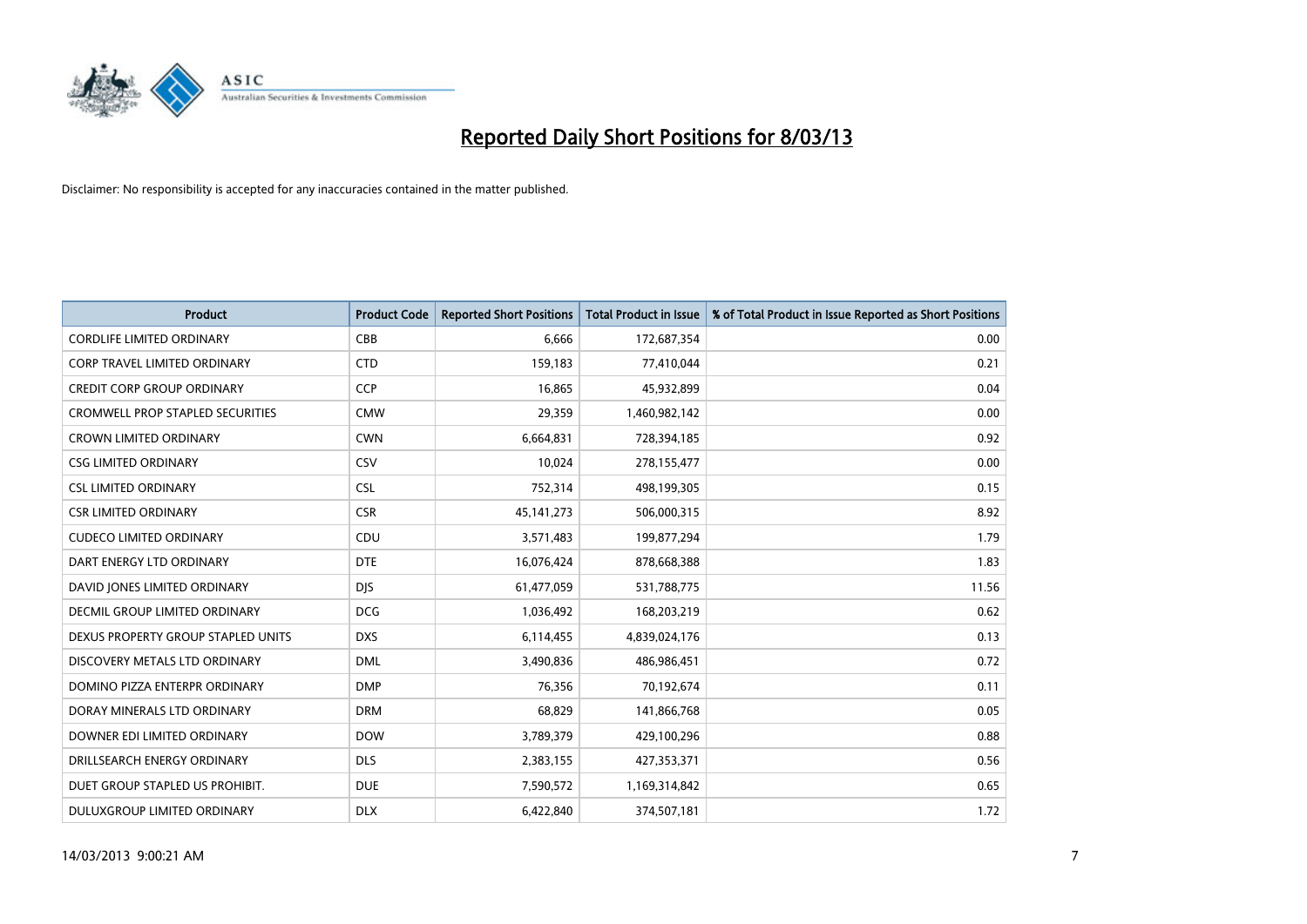

| <b>Product</b>                         | <b>Product Code</b> | <b>Reported Short Positions</b> | <b>Total Product in Issue</b> | % of Total Product in Issue Reported as Short Positions |
|----------------------------------------|---------------------|---------------------------------|-------------------------------|---------------------------------------------------------|
| <b>DWS LTD ORDINARY</b>                | <b>DWS</b>          | 396,517                         | 132,362,763                   | 0.30                                                    |
| ECHO ENTERTAINMENT ORDINARY            | <b>EGP</b>          | 7,191,990                       | 825,672,730                   | 0.87                                                    |
| <b>ELDERS LIMITED ORDINARY</b>         | <b>ELD</b>          | 19,313,463                      | 448,598,480                   | 4.31                                                    |
| ELEMENTAL MINERALS ORDINARY            | <b>ELM</b>          | 40,739                          | 288,587,228                   | 0.01                                                    |
| ELEMENTOS LIMITED ORDINARY             | <b>ELT</b>          | 16                              | 149,531,420                   | 0.00                                                    |
| <b>EMECO HOLDINGS ORDINARY</b>         | <b>EHL</b>          | 6,072,664                       | 599,675,707                   | 1.01                                                    |
| <b>ENDEAVOUR MIN CORP CDI 1:1</b>      | <b>EVR</b>          | 1,259,437                       | 131,354,574                   | 0.96                                                    |
| ENERGY RESOURCES ORDINARY 'A'          | <b>ERA</b>          | 7,863,771                       | 517,725,062                   | 1.52                                                    |
| <b>ENERGY WORLD CORPOR, ORDINARY</b>   | <b>EWC</b>          | 19,013,289                      | 1,734,166,672                 | 1.10                                                    |
| <b>ENVESTRA LIMITED ORDINARY</b>       | <b>ENV</b>          | 8,649,540                       | 1,603,333,497                 | 0.54                                                    |
| ETHANE PIPELINE STAPLED SECURITIES     | <b>EPX</b>          | 16                              | 69,302,275                    | 0.00                                                    |
| EVOLUTION MINING LTD ORDINARY          | <b>EVN</b>          | 12,576,662                      | 708,092,989                   | 1.78                                                    |
| FAIRFAX MEDIA LTD ORDINARY             | <b>FXI</b>          | 384,277,361                     | 2,351,955,725                 | 16.34                                                   |
| <b>FANTASTIC HOLDINGS ORDINARY</b>     | <b>FAN</b>          | 5,767                           | 102,739,538                   | 0.01                                                    |
| <b>FAR LTD ORDINARY</b>                | <b>FAR</b>          | 22,121,932                      | 2,499,846,742                 | 0.88                                                    |
| FEDERATION CNTRES ORD/UNIT STAPLED SEC | <b>FDC</b>          | 5,062,935                       | 1,427,641,139                 | 0.35                                                    |
| FINBAR GROUP LIMITED ORDINARY          | <b>FRI</b>          | 509                             | 214,824,630                   | 0.00                                                    |
| FISHER & PAYKEL H. ORDINARY            | <b>FPH</b>          | 40.000                          | 542,612,236                   | 0.01                                                    |
| FKP PROPERTY GROUP STAPLED SECURITIES  | <b>FKP</b>          | 6,066,740                       | 321,578,705                   | 1.89                                                    |
| FLEETWOOD CORP ORDINARY                | <b>FWD</b>          | 3,398,889                       | 60,104,188                    | 5.65                                                    |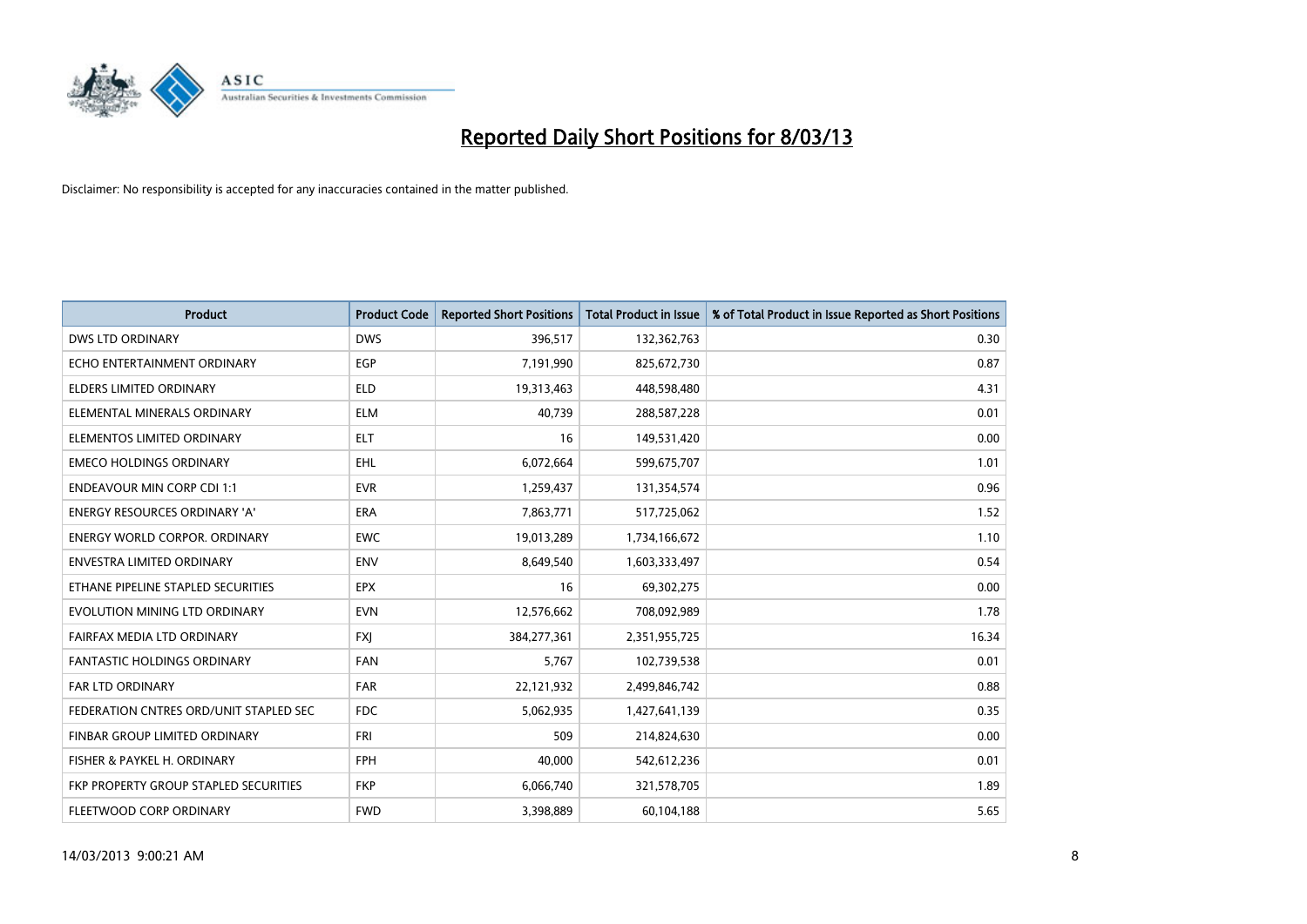

| <b>Product</b>                            | <b>Product Code</b> | <b>Reported Short Positions</b> | <b>Total Product in Issue</b> | % of Total Product in Issue Reported as Short Positions |
|-------------------------------------------|---------------------|---------------------------------|-------------------------------|---------------------------------------------------------|
| FLETCHER BUILDING ORDINARY                | <b>FBU</b>          | 4,326,509                       | 684,793,538                   | 0.63                                                    |
| FLEXIGROUP LIMITED ORDINARY               | FXL                 | 53,169                          | 287,869,669                   | 0.02                                                    |
| <b>FLIGHT CENTRE ORDINARY</b>             | <b>FLT</b>          | 11,303,108                      | 100,289,792                   | 11.27                                                   |
| FLINDERS MINES LTD ORDINARY               | <b>FMS</b>          | 2,706,478                       | 1,821,300,404                 | 0.15                                                    |
| <b>FOCUS MINERALS LTD ORDINARY</b>        | <b>FML</b>          | 3,400,770                       | 8,822,771,352                 | 0.04                                                    |
| FONTERRA SHARE FUND ORDINARY UNITS        | <b>FSF</b>          | 42,953                          | 95,822,090                    | 0.04                                                    |
| <b>FORGE GROUP LIMITED ORDINARY</b>       | <b>FGE</b>          | 92,663                          | 86,169,014                    | 0.11                                                    |
| FORTESCUE METALS GRP ORDINARY             | <b>FMG</b>          | 158,352,736                     | 3,113,798,659                 | 5.09                                                    |
| <b>G.U.D. HOLDINGS ORDINARY</b>           | GUD                 | 3,916,395                       | 71,341,319                    | 5.49                                                    |
| <b>G8 EDUCATION LIMITED ORDINARY</b>      | <b>GEM</b>          | 195,139                         | 270,940,348                   | 0.07                                                    |
| <b>GALAXY RESOURCES ORDINARY</b>          | GXY                 | 3,665,255                       | 584,355,501                   | 0.63                                                    |
| <b>GENETIC TECHNOLOGIES ORDINARY</b>      | GTG                 | 1,950                           | 475,471,819                   | 0.00                                                    |
| <b>GEODYNAMICS LIMITED ORDINARY</b>       | GDY                 | 850                             | 406,452,608                   | 0.00                                                    |
| <b>GINDALBIE METALS LTD ORDINARY</b>      | GBG                 | 44,009,538                      | 1,404,350,200                 | 3.13                                                    |
| <b>GOODMAN FIELDER, ORDINARY</b>          | <b>GFF</b>          | 25,588,830                      | 1,955,559,207                 | 1.31                                                    |
| <b>GOODMAN GROUP STAPLED US PROHIBIT.</b> | GMG                 | 1,578,745                       | 1,713,233,947                 | 0.09                                                    |
| <b>GPT GROUP STAPLED SEC.</b>             | GPT                 | 8,424,687                       | 1,768,731,729                 | 0.48                                                    |
| <b>GRAINCORP LIMITED A CLASS ORDINARY</b> | <b>GNC</b>          | 1,187,300                       | 228,855,628                   | 0.52                                                    |
| <b>GRANGE RESOURCES, ORDINARY</b>         | GRR                 | 1,936,857                       | 1,156,181,782                 | 0.17                                                    |
| <b>GREENLAND MIN EN LTD ORDINARY</b>      | GGG                 | 4,795,617                       | 571,225,263                   | 0.84                                                    |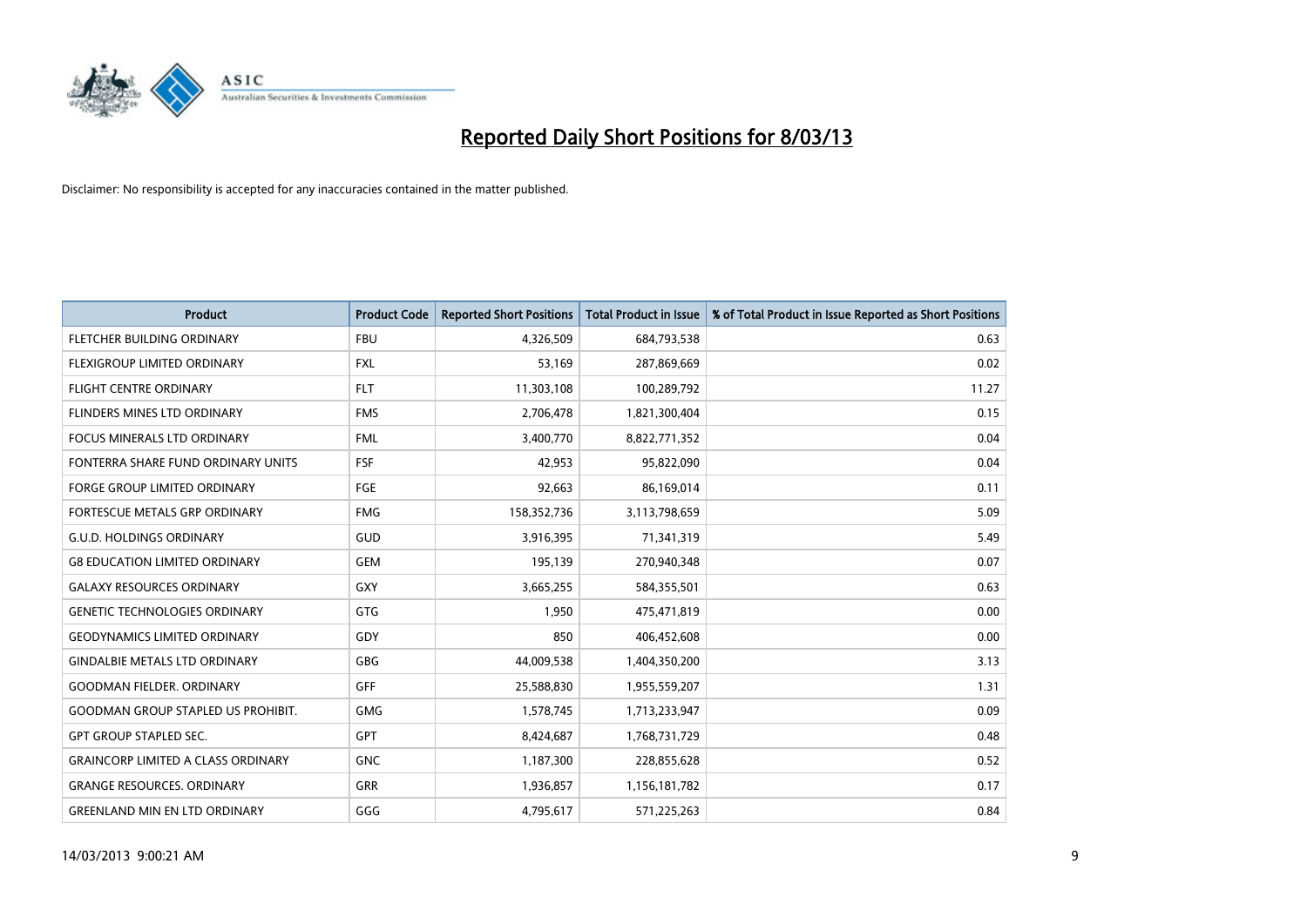

| <b>Product</b>                                   | <b>Product Code</b> | <b>Reported Short Positions</b> | <b>Total Product in Issue</b> | % of Total Product in Issue Reported as Short Positions |
|--------------------------------------------------|---------------------|---------------------------------|-------------------------------|---------------------------------------------------------|
| <b>GROWTHPOINT PROPERTY ORD/UNIT STAPLED SEC</b> | GOZ                 |                                 | 402,830,366                   | 0.00                                                    |
| <b>GRYPHON MINERALS LTD ORDINARY</b>             | <b>GRY</b>          | 27,009,247                      | 400,464,983                   | 6.74                                                    |
| <b>GUILDFORD COAL LTD ORDINARY</b>               | <b>GUF</b>          | 1,049,391                       | 635,046,899                   | 0.17                                                    |
| <b>GUINNESS PEAT GROUP. CDI 1:1</b>              | GPG                 | 1,150,000                       | 197,084,022                   | 0.58                                                    |
| <b>GUIARAT NRE COAL LTD ORDINARY</b>             | <b>GNM</b>          | 1,624,800                       | 1,376,138,678                 | 0.12                                                    |
| <b>GUNNS LIMITED ORDINARY</b>                    | <b>GNS</b>          | 51,772,667                      | 848,401,559                   | 6.10                                                    |
| <b>GWA GROUP LTD ORDINARY</b>                    | <b>GWA</b>          | 5,495,849                       | 304,706,899                   | 1.80                                                    |
| HARVEY NORMAN ORDINARY                           | <b>HVN</b>          | 88,594,023                      | 1,062,316,784                 | 8.34                                                    |
| HASTIE GROUP LIMITED ORDINARY                    | <b>HST</b>          | 233,914                         | 137,353,504                   | 0.17                                                    |
| <b>HENDERSON GROUP CDI 1:1</b>                   | <b>HGG</b>          | 2,182,305                       | 725,243,442                   | 0.30                                                    |
| HFA HOLDINGS LIMITED ORDINARY                    | <b>HFA</b>          | 3,809                           | 117,332,831                   | 0.00                                                    |
| <b>HIGHLANDS PACIFIC ORDINARY</b>                | <b>HIG</b>          | 605,396                         | 789,132,854                   | 0.08                                                    |
| HILLGROVE RES LTD ORDINARY                       | <b>HGO</b>          | 1,529,145                       | 1,022,760,221                 | 0.15                                                    |
| HILLS HOLDINGS LTD ORDINARY                      | <b>HIL</b>          | 2,655,751                       | 246,500,444                   | 1.08                                                    |
| HORIZON OIL LIMITED ORDINARY                     | <b>HZN</b>          | 31,102,966                      | 1,135,266,515                 | 2.74                                                    |
| <b>ICON ENERGY LIMITED ORDINARY</b>              | <b>ICN</b>          | 1,724,608                       | 533,391,210                   | 0.32                                                    |
| <b>IINET LIMITED ORDINARY</b>                    | <b>IIN</b>          | 984,087                         | 161,238,847                   | 0.61                                                    |
| ILUKA RESOURCES ORDINARY                         | ILU                 | 59,524,502                      | 418,700,517                   | 14.22                                                   |
| <b>IMDEX LIMITED ORDINARY</b>                    | <b>IMD</b>          | 2,282,825                       | 210,473,188                   | 1.08                                                    |
| IMF (AUSTRALIA) LTD ORDINARY                     | <b>IMF</b>          | 754,808                         | 123,201,716                   | 0.61                                                    |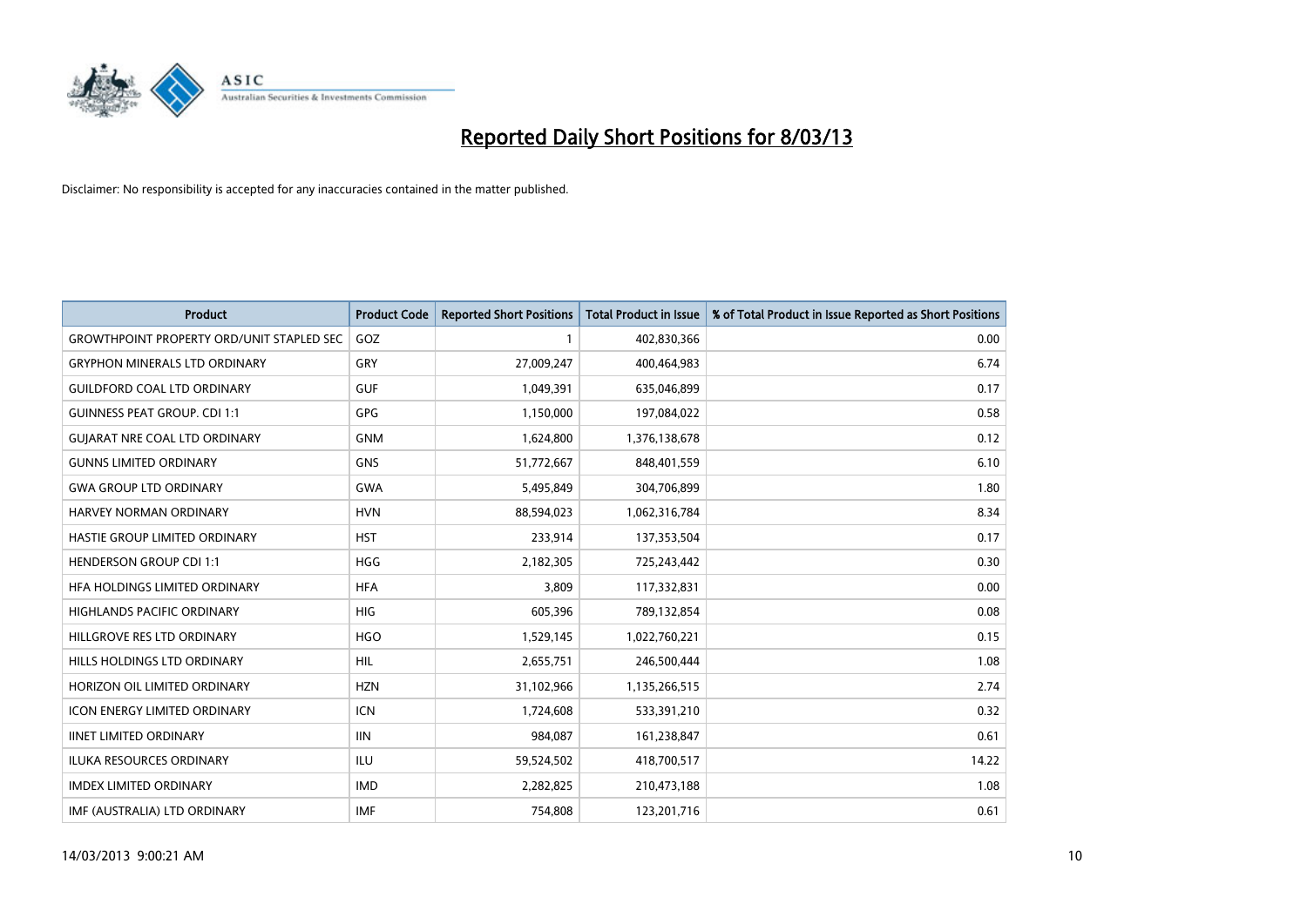

| <b>Product</b>                                | <b>Product Code</b> | <b>Reported Short Positions</b> | <b>Total Product in Issue</b> | % of Total Product in Issue Reported as Short Positions |
|-----------------------------------------------|---------------------|---------------------------------|-------------------------------|---------------------------------------------------------|
| <b>INCITEC PIVOT ORDINARY</b>                 | IPL                 | 13,394,282                      | 1,628,730,107                 | 0.82                                                    |
| <b>INDEPENDENCE GROUP ORDINARY</b>            | <b>IGO</b>          | 1,982,902                       | 232,882,535                   | 0.85                                                    |
| <b>INDOPHIL RESOURCES ORDINARY</b>            | <b>IRN</b>          | 1,034,288                       | 1,203,146,194                 | 0.09                                                    |
| INFIGEN ENERGY STAPLED SECURITIES             | <b>IFN</b>          | 3,314,675                       | 762,265,972                   | 0.43                                                    |
| <b>INSURANCE AUSTRALIA ORDINARY</b>           | IAG                 | 3,237,682                       | 2,079,034,021                 | 0.16                                                    |
| INTEGRATED RESEARCH ORDINARY                  | IRI                 | 154,308                         | 168,359,453                   | 0.09                                                    |
| <b>INTREPID MINES ORDINARY</b>                | <b>IAU</b>          | 10,726,276                      | 555,623,798                   | 1.93                                                    |
| <b>INVESTA OFFICE FUND STAPLED SECURITIES</b> | <b>IOF</b>          | 1,750,012                       | 614,047,458                   | 0.28                                                    |
| <b>INVOCARE LIMITED ORDINARY</b>              | IVC.                | 1,664,272                       | 110,030,298                   | 1.51                                                    |
| ION LIMITED ORDINARY                          | <b>ION</b>          | 164,453                         | 256,365,105                   | 0.06                                                    |
| <b>IOOF HOLDINGS LTD ORDINARY</b>             | IFL                 | 1,353,576                       | 232,091,225                   | 0.58                                                    |
| <b>IRESS LIMITED ORDINARY</b>                 | <b>IRE</b>          | 1,960,652                       | 128,620,231                   | 1.52                                                    |
| <b>IRON ORE HOLDINGS ORDINARY</b>             | <b>IOH</b>          | 24,523                          | 161,174,005                   | 0.02                                                    |
| <b>IVANHOE AUSTRALIA ORDINARY</b>             | <b>IVA</b>          | 1,379,589                       | 724,339,661                   | 0.19                                                    |
| JAMES HARDIE INDUST CHESS DEPOSITARY INT      | <b>IHX</b>          | 7,415,928                       | 440,986,178                   | 1.68                                                    |
| <b>JB HI-FI LIMITED ORDINARY</b>              | <b>JBH</b>          | 19,259,037                      | 98,947,309                    | 19.46                                                   |
| <b>JUMBO INTERACTIVE ORDINARY</b>             | JIN                 | 2,500                           | 43,552,560                    | 0.01                                                    |
| <b>JUPITER MINES ORDINARY</b>                 | <b>IMS</b>          | 2,047                           | 2,281,835,383                 | 0.00                                                    |
| KAGARA LTD ORDINARY                           | KZL                 | 3,034,147                       | 798,953,117                   | 0.38                                                    |
| KAROON GAS AUSTRALIA ORDINARY                 | <b>KAR</b>          | 417,047                         | 221,420,769                   | 0.19                                                    |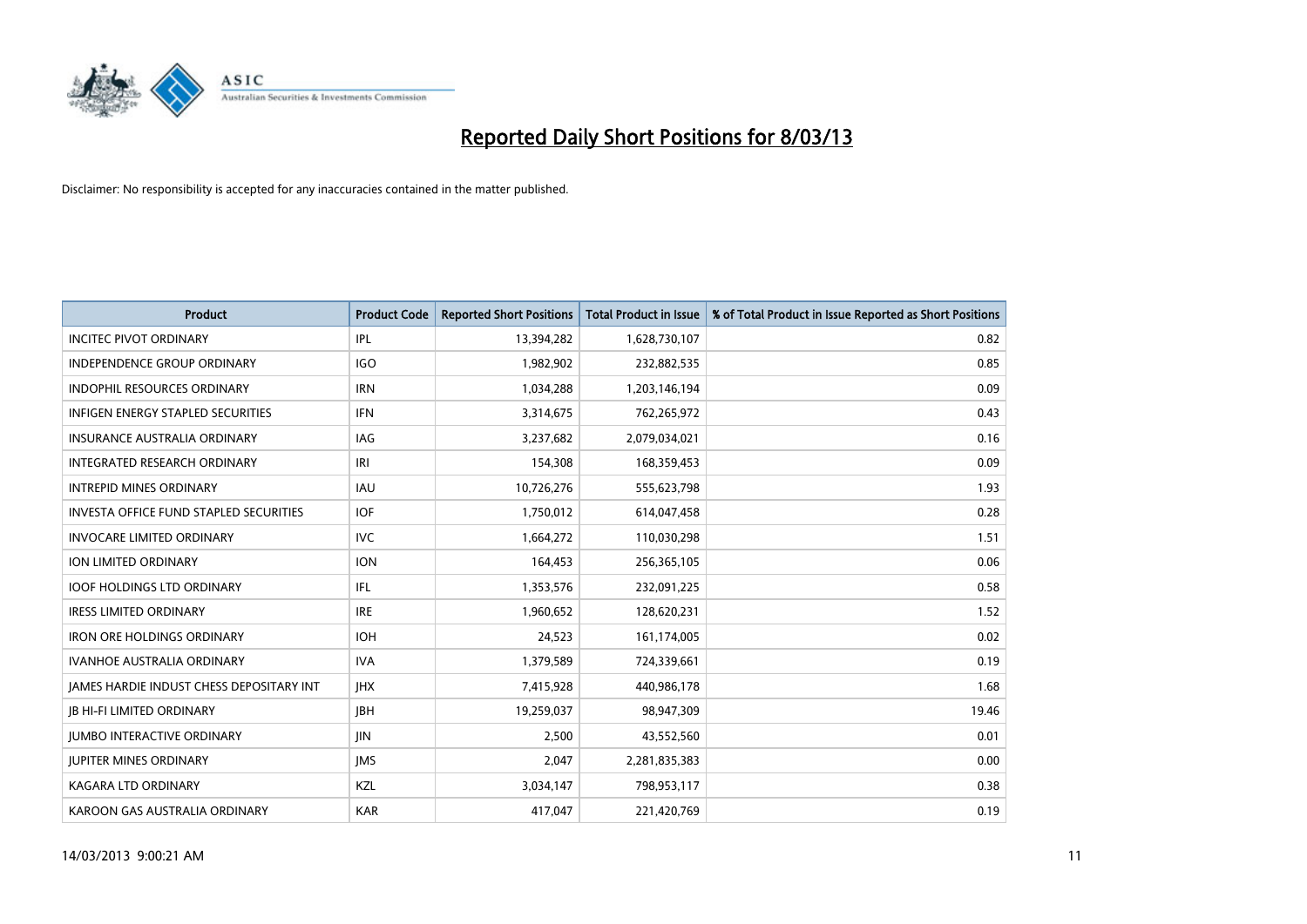

| <b>Product</b>                        | <b>Product Code</b> | <b>Reported Short Positions</b> | <b>Total Product in Issue</b> | % of Total Product in Issue Reported as Short Positions |
|---------------------------------------|---------------------|---------------------------------|-------------------------------|---------------------------------------------------------|
| KATHMANDU HOLD LTD ORDINARY           | <b>KMD</b>          | 17,209                          | 200,215,894                   | 0.01                                                    |
| <b>KBL MINING LIMITED ORDINARY</b>    | <b>KBL</b>          | 1,820                           | 293,535,629                   | 0.00                                                    |
| KINGSGATE CONSOLID. ORDINARY          | <b>KCN</b>          | 14,087,697                      | 151,828,173                   | 9.28                                                    |
| KINGSROSE MINING LTD ORDINARY         | <b>KRM</b>          | 387,126                         | 291,959,871                   | 0.13                                                    |
| LEIGHTON HOLDINGS ORDINARY            | LEI                 | 7,830,275                       | 337,164,188                   | 2.32                                                    |
| LEND LEASE GROUP UNIT/ORD STAPLED     | <b>LLC</b>          | 3,497,548                       | 574,351,883                   | 0.61                                                    |
| LINC ENERGY LTD ORDINARY              | <b>LNC</b>          | 13,957,867                      | 517,770,424                   | 2.70                                                    |
| LYCOPODIUM LIMITED ORDINARY           | <b>LYL</b>          | 203                             | 38,755,103                    | 0.00                                                    |
| LYNAS CORPORATION ORDINARY            | <b>LYC</b>          | 195,652,290                     | 1,960,801,292                 | 9.98                                                    |
| <b>M2 TELECOMMUNICATION ORDINARY</b>  | <b>MTU</b>          | 7,379,168                       | 158,016,251                   | 4.67                                                    |
| <b>MACA LIMITED ORDINARY</b>          | <b>MLD</b>          | 526,248                         | 172,500,000                   | 0.31                                                    |
| MACMAHON HOLDINGS ORDINARY            | MAH                 | 9,353,733                       | 1,261,699,966                 | 0.74                                                    |
| MACO ATLAS ROADS GRP ORDINARY STAPLED | <b>MOA</b>          | 14,002,172                      | 478,531,436                   | 2.93                                                    |
| MACQUARIE GROUP LTD ORDINARY          | <b>MQG</b>          | 4,410,993                       | 339,506,578                   | 1.30                                                    |
| MAGELLAN FIN GRP LTD ORDINARY         | <b>MFG</b>          | 3,873                           | 152,558,341                   | 0.00                                                    |
| <b>MATRIX C &amp; E LTD ORDINARY</b>  | <b>MCE</b>          | 3,584,970                       | 94,555,428                    | 3.79                                                    |
| MAVERICK DRILLING ORDINARY            | MAD                 | 9,196,841                       | 452,726,751                   | 2.03                                                    |
| MCMILLAN SHAKESPEARE ORDINARY         | <b>MMS</b>          | 188,282                         | 74,523,965                    | 0.25                                                    |
| MEDUSA MINING LTD ORDINARY            | <b>MML</b>          | 3,380,938                       | 188,903,911                   | 1.79                                                    |
| MELBOURNE IT LIMITED ORDINARY         | <b>MLB</b>          | 492,222                         | 82,451,363                    | 0.60                                                    |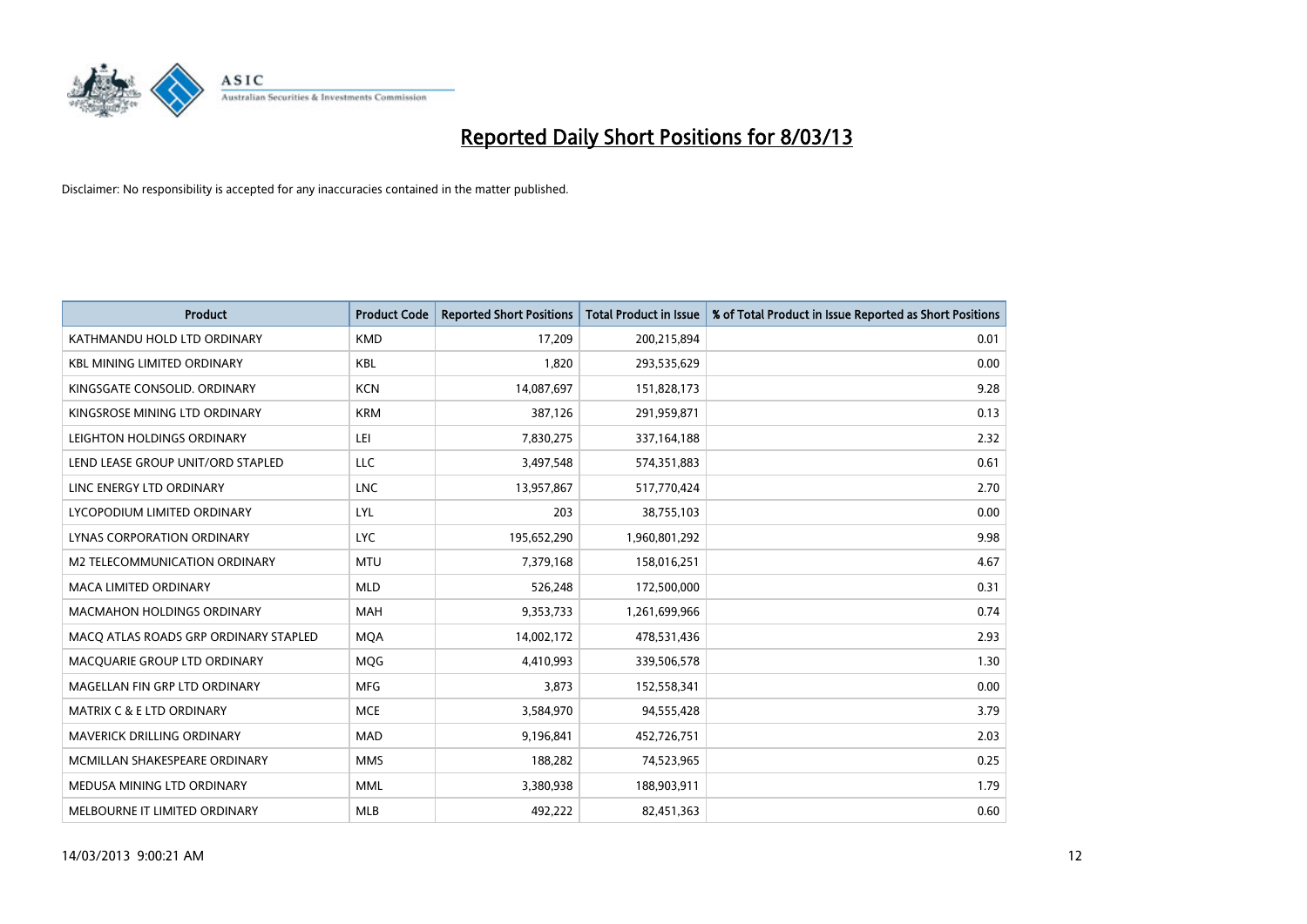

| <b>Product</b>                  | <b>Product Code</b> | <b>Reported Short Positions</b> | <b>Total Product in Issue</b> | % of Total Product in Issue Reported as Short Positions |
|---------------------------------|---------------------|---------------------------------|-------------------------------|---------------------------------------------------------|
| MEO AUSTRALIA LTD ORDINARY      | <b>MEO</b>          | 432,047                         | 627,264,587                   | 0.07                                                    |
| MERMAID MARINE ORDINARY         | <b>MRM</b>          | 1,186,121                       | 223,832,900                   | 0.53                                                    |
| MESOBLAST LIMITED ORDINARY      | <b>MSB</b>          | 17,850,379                      | 287,840,322                   | 6.20                                                    |
| METALS X LIMITED ORDINARY       | <b>MLX</b>          | 77,960                          | 1,651,766,110                 | 0.00                                                    |
| METCASH LIMITED ORDINARY        | <b>MTS</b>          | 92,223,270                      | 880,704,786                   | 10.47                                                   |
| METMINCO LIMITED ORDINARY       | <b>MNC</b>          | 54,825                          | 1,749,543,023                 | 0.00                                                    |
| MICLYN EXP OFFSHR ORDINARY      | <b>MIO</b>          | 97,548                          | 278,639,188                   | 0.04                                                    |
| MILTON CORPORATION ORDINARY     | <b>MLT</b>          | 12,800                          | 122,147,119                   | 0.01                                                    |
| MINCOR RESOURCES NL ORDINARY    | <b>MCR</b>          | 2,400,486                       | 188,208,274                   | 1.28                                                    |
| MINERAL DEPOSITS ORDINARY       | <b>MDL</b>          | 1,165,278                       | 83,538,786                    | 1.39                                                    |
| MINERAL RESOURCES. ORDINARY     | <b>MIN</b>          | 1,307,976                       | 185,724,169                   | 0.70                                                    |
| MIRABELA NICKEL LTD ORDINARY    | <b>MBN</b>          | 12,449,975                      | 876,765,094                   | 1.42                                                    |
| MIRVAC GROUP STAPLED SECURITIES | <b>MGR</b>          | 9,696,622                       | 3,425,587,451                 | 0.28                                                    |
| MOLOPO ENERGY LTD ORDINARY      | <b>MPO</b>          | 918,619                         | 246,371,894                   | 0.37                                                    |
| MONADELPHOUS GROUP ORDINARY     | <b>MND</b>          | 7,865,358                       | 90,663,543                    | 8.68                                                    |
| MORTGAGE CHOICE LTD ORDINARY    | MOC                 | 1,509,506                       | 123,431,282                   | 1.22                                                    |
| MOUNT GIBSON IRON ORDINARY      | <b>MGX</b>          | 4,762,849                       | 1,090,584,232                 | 0.44                                                    |
| MULTIPLEX SITES SITES           | <b>MXUPA</b>        | 686                             | 4,500,000                     | 0.02                                                    |
| MURCHISON METALS LTD ORDINARY   | <b>MMX</b>          | 3,896,403                       | 450,497,346                   | 0.86                                                    |
| MYER HOLDINGS LTD ORDINARY      | <b>MYR</b>          | 77,161,054                      | 583,384,551                   | 13.23                                                   |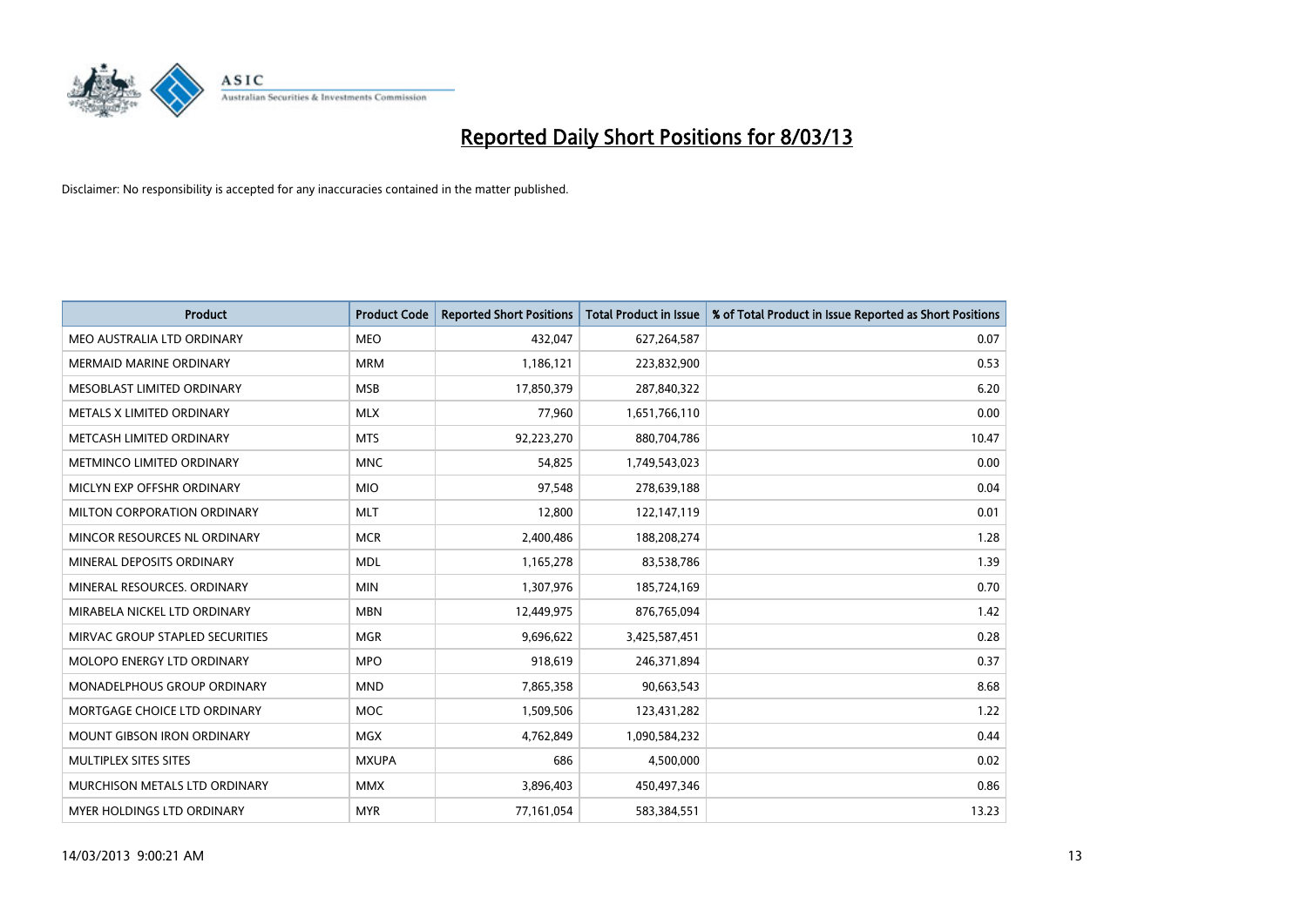

| <b>Product</b>                  | <b>Product Code</b> | <b>Reported Short Positions</b> | <b>Total Product in Issue</b> | % of Total Product in Issue Reported as Short Positions |
|---------------------------------|---------------------|---------------------------------|-------------------------------|---------------------------------------------------------|
| <b>MYSTATE LIMITED ORDINARY</b> | <b>MYS</b>          | 142,082                         | 87,117,374                    | 0.16                                                    |
| NATIONAL AUST. BANK ORDINARY    | <b>NAB</b>          | 9,869,150                       | 2,342,259,881                 | 0.42                                                    |
| NAVITAS LIMITED ORDINARY        | <b>NVT</b>          | 11,541,267                      | 375,367,918                   | 3.07                                                    |
| NEON ENERGY LIMITED ORDINARY    | <b>NEN</b>          | 2,934,694                       | 549,844,091                   | 0.53                                                    |
| NEW HOPE CORPORATION ORDINARY   | <b>NHC</b>          | 2,556,564                       | 830,563,352                   | 0.31                                                    |
| NEW STANDARD ENERGY ORDINARY    | <b>NSE</b>          | 1,012,630                       | 305,331,847                   | 0.33                                                    |
| NEWCREST MINING ORDINARY        | <b>NCM</b>          | 4,311,421                       | 765,906,839                   | 0.56                                                    |
| NEWS CORP A NON-VOTING CDI      | <b>NWSLV</b>        | 2,170,308                       | 1,523,992,348                 | 0.14                                                    |
| NEWS CORP B VOTING CDI          | <b>NWS</b>          | 771,295                         | 798,520,953                   | 0.10                                                    |
| NEXTDC LIMITED ORDINARY         | <b>NXT</b>          | 4,373,830                       | 172,602,288                   | 2.53                                                    |
| NEXUS ENERGY LIMITED ORDINARY   | <b>NXS</b>          | 12,872,613                      | 1,329,821,159                 | 0.97                                                    |
| NIB HOLDINGS LIMITED ORDINARY   | <b>NHF</b>          | 28,661                          | 439,004,182                   | 0.01                                                    |
| NIDO PETROLEUM ORDINARY         | <b>NDO</b>          | 105,293                         | 2,044,984,301                 | 0.01                                                    |
| NOBLE MINERAL RES ORDINARY      | <b>NMG</b>          | 2,513,173                       | 666,397,952                   | 0.38                                                    |
| NORFOLK GROUP ORDINARY          | <b>NFK</b>          | 50                              | 158,890,730                   | 0.00                                                    |
| NORTHERN IRON LTD ORDINARY      | <b>NFE</b>          | 1,982,807                       | 484,405,314                   | 0.41                                                    |
| NORTHERN STAR ORDINARY          | <b>NST</b>          | 8,025,420                       | 424,277,027                   | 1.89                                                    |
| NRW HOLDINGS LIMITED ORDINARY   | <b>NWH</b>          | 9,227,876                       | 278,888,011                   | 3.31                                                    |
| NUFARM LIMITED ORDINARY         | <b>NUF</b>          | 8,464,717                       | 262,796,891                   | 3.22                                                    |
| OAKTON LIMITED ORDINARY         | <b>OKN</b>          | 25,924                          | 90,032,442                    | 0.03                                                    |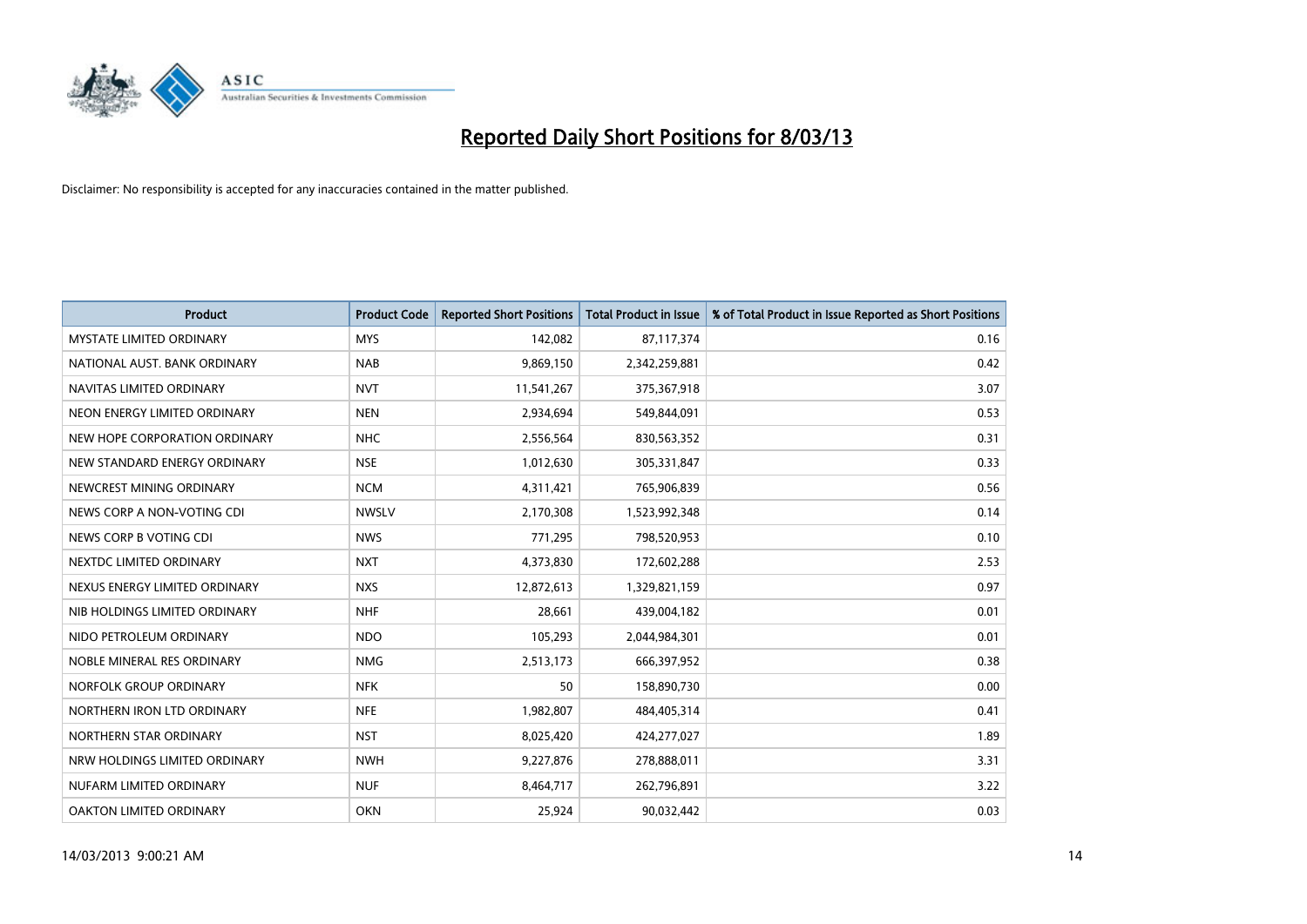

| <b>Product</b>                        | <b>Product Code</b> | <b>Reported Short Positions</b> | <b>Total Product in Issue</b> | % of Total Product in Issue Reported as Short Positions |
|---------------------------------------|---------------------|---------------------------------|-------------------------------|---------------------------------------------------------|
| OCEANAGOLD CORP. CHESS DEPOSITARY INT | <b>OGC</b>          | 1,797,546                       | 293,517,918                   | 0.61                                                    |
| OIL SEARCH LTD ORDINARY               | <b>OSH</b>          | 25,684,552                      | 1,334,756,742                 | 1.92                                                    |
| OM HOLDINGS LIMITED ORDINARY          | OMH                 | 4,245,390                       | 673,423,337                   | 0.63                                                    |
| ORICA LIMITED ORDINARY                | ORI                 | 1,495,761                       | 366,768,327                   | 0.41                                                    |
| ORIGIN ENERGY ORDINARY                | <b>ORG</b>          | 19,721,623                      | 1,094,031,475                 | 1.80                                                    |
| OROCOBRE LIMITED ORDINARY             | <b>ORE</b>          | 479,313                         | 117,745,140                   | 0.41                                                    |
| OROTONGROUP LIMITED ORDINARY          | ORL                 | 23,532                          | 40,880,902                    | 0.06                                                    |
| ORPHEUS ENERGY LTD ORDINARY           | <b>OEG</b>          | 67,200                          | 130,475,919                   | 0.05                                                    |
| <b>OZ MINERALS ORDINARY</b>           | OZL                 | 12,096,430                      | 303,470,022                   | 3.99                                                    |
| <b>PACIFIC BRANDS ORDINARY</b>        | <b>PBG</b>          | 12,151,199                      | 912,915,695                   | 1.33                                                    |
| PALADIN ENERGY LTD ORDINARY           | <b>PDN</b>          | 99,263,698                      | 836,969,286                   | 11.86                                                   |
| PANAUST LIMITED ORDINARY              | <b>PNA</b>          | 1,835,717                       | 614,407,069                   | 0.30                                                    |
| PANCONTINENTAL OIL ORDINARY           | <b>PCL</b>          | 1,123,715                       | 1,150,994,096                 | 0.10                                                    |
| PANORAMIC RESOURCES ORDINARY          | PAN                 | 1,559,724                       | 256,058,555                   | 0.61                                                    |
| PAPERLINX LIMITED ORDINARY            | <b>PPX</b>          | 146,825                         | 609,280,761                   | 0.02                                                    |
| PAPILLON RES LTD ORDINARY             | PIR                 | 1,708,180                       | 297,028,210                   | 0.58                                                    |
| PATTIES FOODS LTD ORDINARY            | PFL                 | 4,035                           | 139,065,639                   | 0.00                                                    |
| PEET LIMITED ORDINARY                 | <b>PPC</b>          | 3,322,452                       | 321,013,141                   | 1.03                                                    |
| PERILYA LIMITED ORDINARY              | <b>PEM</b>          | 2,861                           | 769,316,426                   | 0.00                                                    |
| PERPETUAL LIMITED ORDINARY            | PPT                 | 2,015,996                       | 41,980,678                    | 4.80                                                    |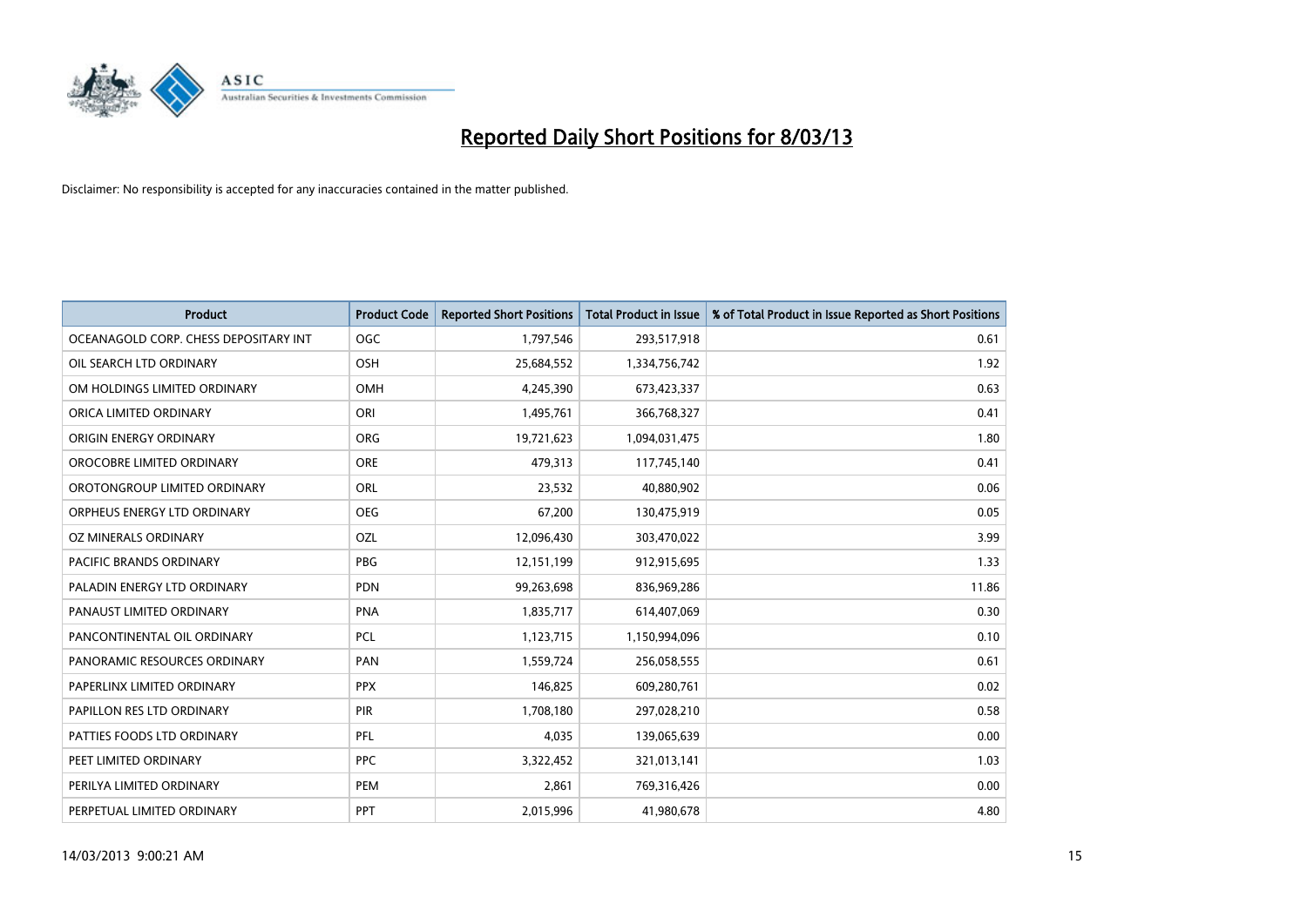

| <b>Product</b>                    | <b>Product Code</b> | <b>Reported Short Positions</b> | <b>Total Product in Issue</b> | % of Total Product in Issue Reported as Short Positions |
|-----------------------------------|---------------------|---------------------------------|-------------------------------|---------------------------------------------------------|
| PERSEUS MINING LTD ORDINARY       | PRU                 | 26,774,986                      | 457,962,088                   | 5.85                                                    |
| PHARMAXIS LTD ORDINARY            | <b>PXS</b>          | 11,901,597                      | 308,543,389                   | 3.86                                                    |
| PHOSPHAGENICS LTD. ORDINARY       | POH                 | 1,839,401                       | 1,020,215,957                 | 0.18                                                    |
| PLATINUM ASSET ORDINARY           | <b>PTM</b>          | 8,490,392                       | 561,347,878                   | 1.51                                                    |
| PLATINUM AUSTRALIA ORDINARY       | <b>PLA</b>          | 836,127                         | 504,968,043                   | 0.17                                                    |
| PMI GOLD CORP CDI 1:1             | <b>PVM</b>          | 136,740                         | 138,592,220                   | 0.10                                                    |
| PMP LIMITED ORDINARY              | <b>PMP</b>          | 29,842                          | 323,781,124                   | 0.01                                                    |
| PREMIER INVESTMENTS ORDINARY      | <b>PMV</b>          | 42,143                          | 155,260,478                   | 0.03                                                    |
| PRIMA BIOMED LTD ORDINARY         | <b>PRR</b>          | 480,000                         | 1,066,063,388                 | 0.05                                                    |
| PRIMARY HEALTH CARE ORDINARY      | <b>PRY</b>          | 14,800,658                      | 502,983,554                   | 2.94                                                    |
| PRIME MEDIA GRP LTD ORDINARY      | <b>PRT</b>          | 80,000                          | 366,330,303                   | 0.02                                                    |
| PROGRAMMED ORDINARY               | <b>PRG</b>          | 334,350                         | 118,177,001                   | 0.28                                                    |
| PURA VIDA ENERGY NL ORDINARY      | <b>PVD</b>          | 157,040                         | 59,983,514                    | 0.26                                                    |
| <b>QANTAS AIRWAYS ORDINARY</b>    | QAN                 | 25,089,841                      | 2,248,150,128                 | 1.12                                                    |
| OBE INSURANCE GROUP ORDINARY      | <b>OBE</b>          | 46,625,337                      | 1,196,747,582                 | 3.90                                                    |
| ORXPHARMA LTD ORDINARY            | QRX                 | 130,762                         | 144,644,706                   | 0.09                                                    |
| <b>QUBE HOLDINGS LTD ORDINARY</b> | QUB                 | 22,047,491                      | 926,489,845                   | 2.38                                                    |
| RAMELIUS RESOURCES ORDINARY       | <b>RMS</b>          | 6,685,465                       | 337,296,949                   | 1.98                                                    |
| RAMSAY HEALTH CARE ORDINARY       | <b>RHC</b>          | 2,306,699                       | 202,081,252                   | 1.14                                                    |
| <b>RCR TOMLINSON ORDINARY</b>     | <b>RCR</b>          | 36,000                          | 132,431,265                   | 0.03                                                    |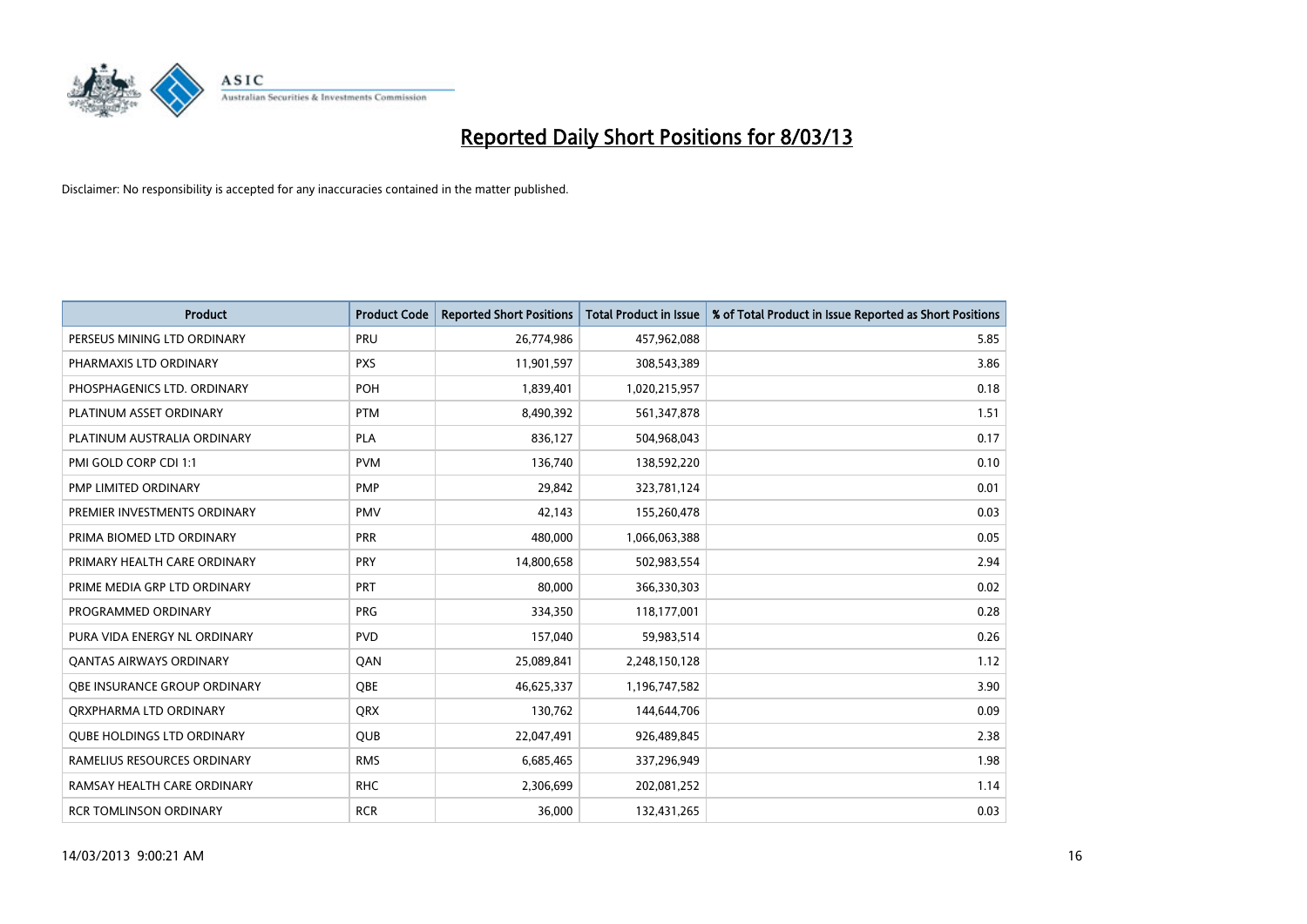

| <b>Product</b>                   | <b>Product Code</b> | <b>Reported Short Positions</b> | <b>Total Product in Issue</b> | % of Total Product in Issue Reported as Short Positions |
|----------------------------------|---------------------|---------------------------------|-------------------------------|---------------------------------------------------------|
| <b>REA GROUP ORDINARY</b>        | <b>REA</b>          | 60,531                          | 131,714,699                   | 0.05                                                    |
| RECKON LIMITED ORDINARY          | <b>RKN</b>          | 452,270                         | 129,488,015                   | 0.35                                                    |
| <b>RED 5 LIMITED ORDINARY</b>    | <b>RED</b>          | 493,068                         | 135,488,008                   | 0.36                                                    |
| <b>RED FORK ENERGY ORDINARY</b>  | <b>RFE</b>          | 3,720,184                       | 384,951,719                   | 0.97                                                    |
| REDBANK ENERGY LTD ORDINARY      | <b>AEI</b>          | 13                              | 786,287                       | 0.00                                                    |
| <b>REDFLEX HOLDINGS ORDINARY</b> | <b>RDF</b>          | 2,370                           | 110,762,310                   | 0.00                                                    |
| REECE AUSTRALIA LTD. ORDINARY    | <b>REH</b>          | 10,501                          | 99,600,000                    | 0.01                                                    |
| REGIS RESOURCES ORDINARY         | <b>RRL</b>          | 7,717,275                       | 474,075,396                   | 1.63                                                    |
| RESMED INC CDI 10:1              | <b>RMD</b>          | 15,534,516                      | 1,556,242,300                 | 1.00                                                    |
| <b>RESOLUTE MINING ORDINARY</b>  | <b>RSG</b>          | 3,439,252                       | 643,094,224                   | 0.53                                                    |
| RESOURCE GENERATION ORDINARY     | <b>RES</b>          | 73                              | 263,345,652                   | 0.00                                                    |
| RETAIL FOOD GROUP ORDINARY       | <b>RFG</b>          | 224,433                         | 130,087,856                   | 0.17                                                    |
| REVERSE CORP LIMITED ORDINARY    | <b>REF</b>          | 100                             | 92,382,175                    | 0.00                                                    |
| REX MINERALS LIMITED ORDINARY    | <b>RXM</b>          | 2,864,009                       | 188,907,284                   | 1.52                                                    |
| <b>RHG LIMITED ORDINARY</b>      | <b>RHG</b>          | 50,000                          | 308,483,177                   | 0.02                                                    |
| RIALTO ENERGY ORDINARY           | <b>RIA</b>          | 172,533                         | 672,259,992                   | 0.03                                                    |
| RIDLEY CORPORATION ORDINARY      | <b>RIC</b>          | 307,811                         | 307,817,071                   | 0.10                                                    |
| RIO TINTO LIMITED ORDINARY       | <b>RIO</b>          | 9,473,603                       | 435,758,720                   | 2.17                                                    |
| ROC OIL COMPANY ORDINARY         | <b>ROC</b>          | 1,981,707                       | 683,235,552                   | 0.29                                                    |
| RURALCO HOLDINGS ORDINARY        | <b>RHL</b>          | 12,000                          | 55,019,284                    | 0.02                                                    |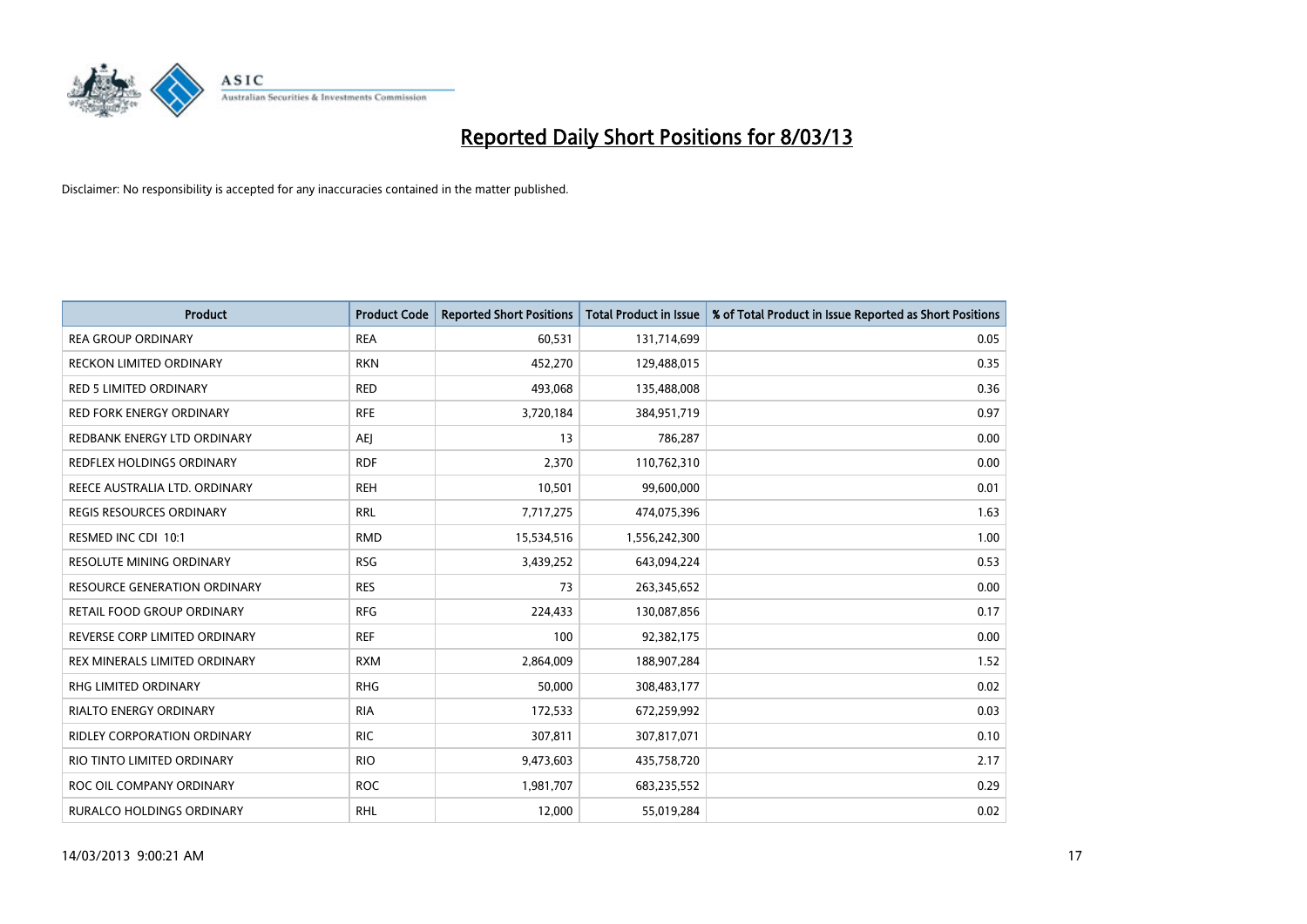

| <b>Product</b>                        | <b>Product Code</b> | <b>Reported Short Positions</b> | <b>Total Product in Issue</b> | % of Total Product in Issue Reported as Short Positions |
|---------------------------------------|---------------------|---------------------------------|-------------------------------|---------------------------------------------------------|
| SAI GLOBAL LIMITED ORDINARY           | SAI                 | 7,353,321                       | 206,969,820                   | 3.55                                                    |
| SALMAT LIMITED ORDINARY               | <b>SLM</b>          | 1,000                           | 159,812,799                   | 0.00                                                    |
| SAMSON OIL & GAS LTD ORDINARY         | <b>SSN</b>          | 7,822,865                       | 1,985,896,471                 | 0.39                                                    |
| SANDFIRE RESOURCES ORDINARY           | <b>SFR</b>          | 3,663,812                       | 153,590,968                   | 2.39                                                    |
| <b>SANTOS LTD ORDINARY</b>            | <b>STO</b>          | 9,760,753                       | 958,940,109                   | 1.02                                                    |
| SARACEN MINERAL ORDINARY              | <b>SAR</b>          | 14,836,374                      | 595,263,186                   | 2.49                                                    |
| SCA PROPERTY GROUP STAPLED SECURITIES | <b>SCP</b>          | 24,924,551                      | 585,455,114                   | 4.26                                                    |
| SEDGMAN LIMITED ORDINARY              | <b>SDM</b>          | 242,413                         | 217,623,797                   | 0.11                                                    |
| SEEK LIMITED ORDINARY                 | <b>SEK</b>          | 16,892,100                      | 337,101,307                   | 5.01                                                    |
| SENEX ENERGY LIMITED ORDINARY         | <b>SXY</b>          | 2,528,800                       | 1,140,804,837                 | 0.22                                                    |
| SERVCORP LIMITED ORDINARY             | SRV                 | 16,466                          | 98,432,275                    | 0.02                                                    |
| SERVICE STREAM ORDINARY               | SSM                 | 100                             | 283,418,867                   | 0.00                                                    |
| SEVEN GROUP HOLDINGS ORDINARY         | <b>SVW</b>          | 2,405,375                       | 307,410,281                   | 0.78                                                    |
| SEVEN WEST MEDIA LTD ORDINARY         | <b>SWM</b>          | 15,672,388                      | 999,160,872                   | 1.57                                                    |
| SIERRA MINING ORDINARY                | <b>SRM</b>          | 1,000                           | 232,854,663                   | 0.00                                                    |
| SIGMA PHARMACEUTICAL ORDINARY         | <b>SIP</b>          | 3,804,031                       | 1,162,669,614                 | 0.33                                                    |
| SIGNATURE METALS LTD ORDINARY         | SBL                 | 300                             | 2,759,575,214                 | 0.00                                                    |
| SIHAYO GOLD LIMITED ORDINARY          | <b>SIH</b>          | 1                               | 799,377,748                   | 0.00                                                    |
| SILEX SYSTEMS ORDINARY                | <b>SLX</b>          | 1,428,958                       | 170,232,464                   | 0.84                                                    |
| SILVER CHEF LIMITED ORDINARY          | SIV                 | 47,477                          | 27,222,919                    | 0.17                                                    |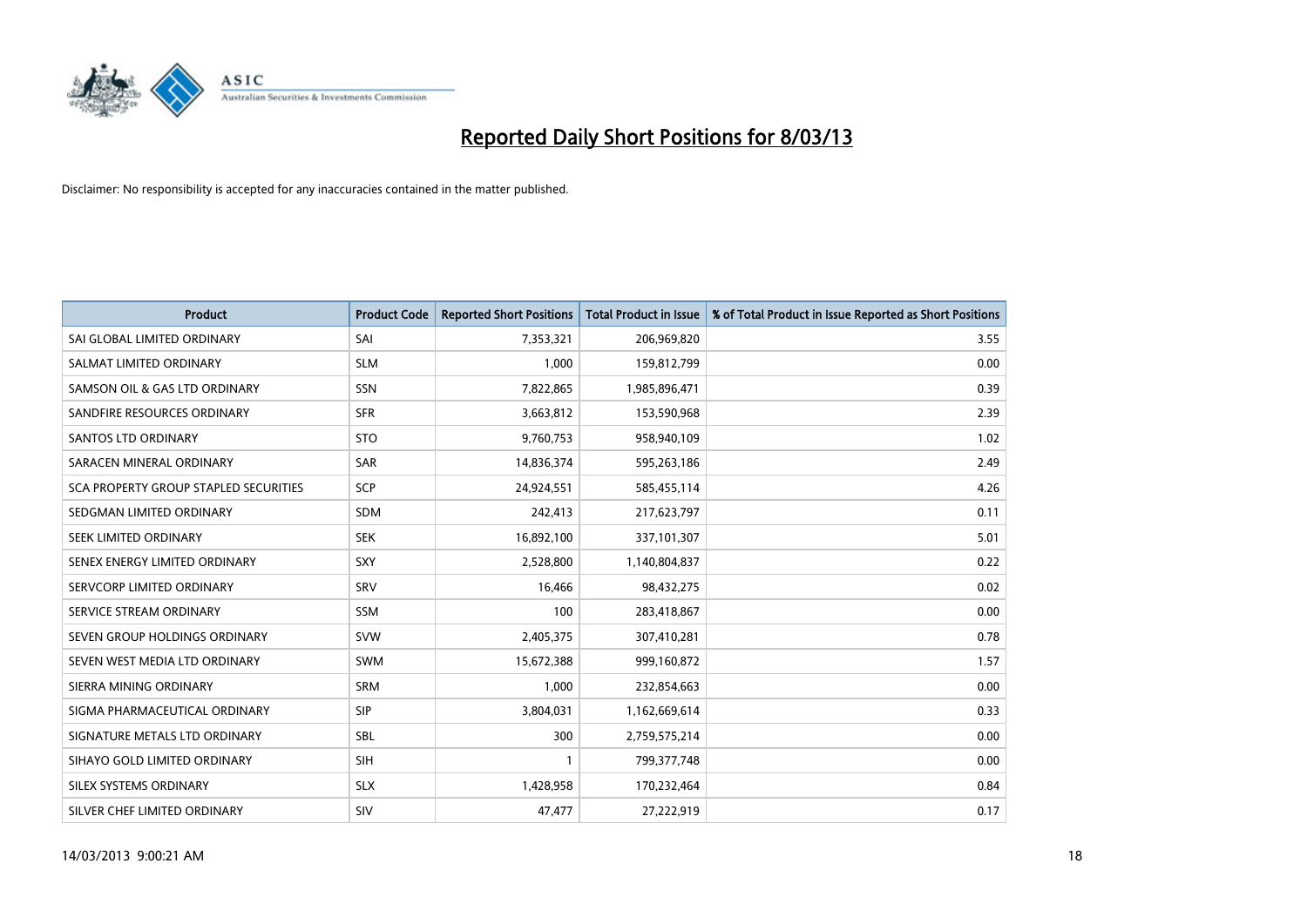

| <b>Product</b>                           | <b>Product Code</b> | <b>Reported Short Positions</b> | <b>Total Product in Issue</b> | % of Total Product in Issue Reported as Short Positions |
|------------------------------------------|---------------------|---------------------------------|-------------------------------|---------------------------------------------------------|
| SILVER LAKE RESOURCE ORDINARY            | <b>SLR</b>          | 2,853,761                       | 379,048,750                   | 0.75                                                    |
| SIMS METAL MGMT LTD ORDINARY             | SGM                 | 11,983,901                      | 204,309,387                   | 5.87                                                    |
| SINGAPORE TELECOMM. CHESS DEPOSITARY INT | SGT                 | 3,389,274                       | 194,899,894                   | 1.74                                                    |
| SIRIUS RESOURCES NL ORDINARY             | <b>SIR</b>          | 13,751                          | 224,434,586                   | 0.01                                                    |
| SIRTEX MEDICAL ORDINARY                  | <b>SRX</b>          | 545,562                         | 55,768,136                    | 0.98                                                    |
| SKILLED GROUP LTD ORDINARY               | <b>SKE</b>          | 3,261,219                       | 233,487,276                   | 1.40                                                    |
| <b>SKY NETWORK ORDINARY</b>              | <b>SKT</b>          | 49.787                          | 389,139,785                   | 0.01                                                    |
| SKYCITY ENT GRP LTD ORDINARY             | <b>SKC</b>          | 2,003                           | 576,958,340                   | 0.00                                                    |
| <b>SLATER &amp; GORDON ORDINARY</b>      | <b>SGH</b>          | 34,130                          | 170,537,215                   | 0.02                                                    |
| SMS MANAGEMENT, ORDINARY                 | <b>SMX</b>          | 3,208,015                       | 69,378,477                    | 4.62                                                    |
| SONIC HEALTHCARE ORDINARY                | SHL                 | 7,777,796                       | 396,127,681                   | 1.96                                                    |
| SOUL PATTINSON (W.H) ORDINARY            | SOL                 | 2,515                           | 239,395,320                   | 0.00                                                    |
| SP AUSNET STAPLED SECURITIES             | <b>SPN</b>          | 16,948,712                      | 3,367,543,113                 | 0.50                                                    |
| SPARK INFRASTRUCTURE STAPLED NOTE & UNIT | SKI                 | 35,953,831                      | 1,326,734,264                 | 2.71                                                    |
| SPDR 200 FUND ETF UNITS                  | <b>STW</b>          | 31,003                          | 46,451,346                    | 0.07                                                    |
| SPECIALTY FASHION ORDINARY               | <b>SFH</b>          | 133,557                         | 192,236,121                   | 0.07                                                    |
| ST BARBARA LIMITED ORDINARY              | <b>SBM</b>          | 6,961,055                       | 488,074,077                   | 1.43                                                    |
| STANMORE COAL LTD ORDINARY               | <b>SMR</b>          | 32,870                          | 207,827,090                   | 0.02                                                    |
| STARPHARMA HOLDINGS ORDINARY             | SPL                 | 7,481,680                       | 283,665,948                   | 2.64                                                    |
| STHN CROSS MEDIA ORDINARY                | SXL                 | 11,749,335                      | 704,858,524                   | 1.67                                                    |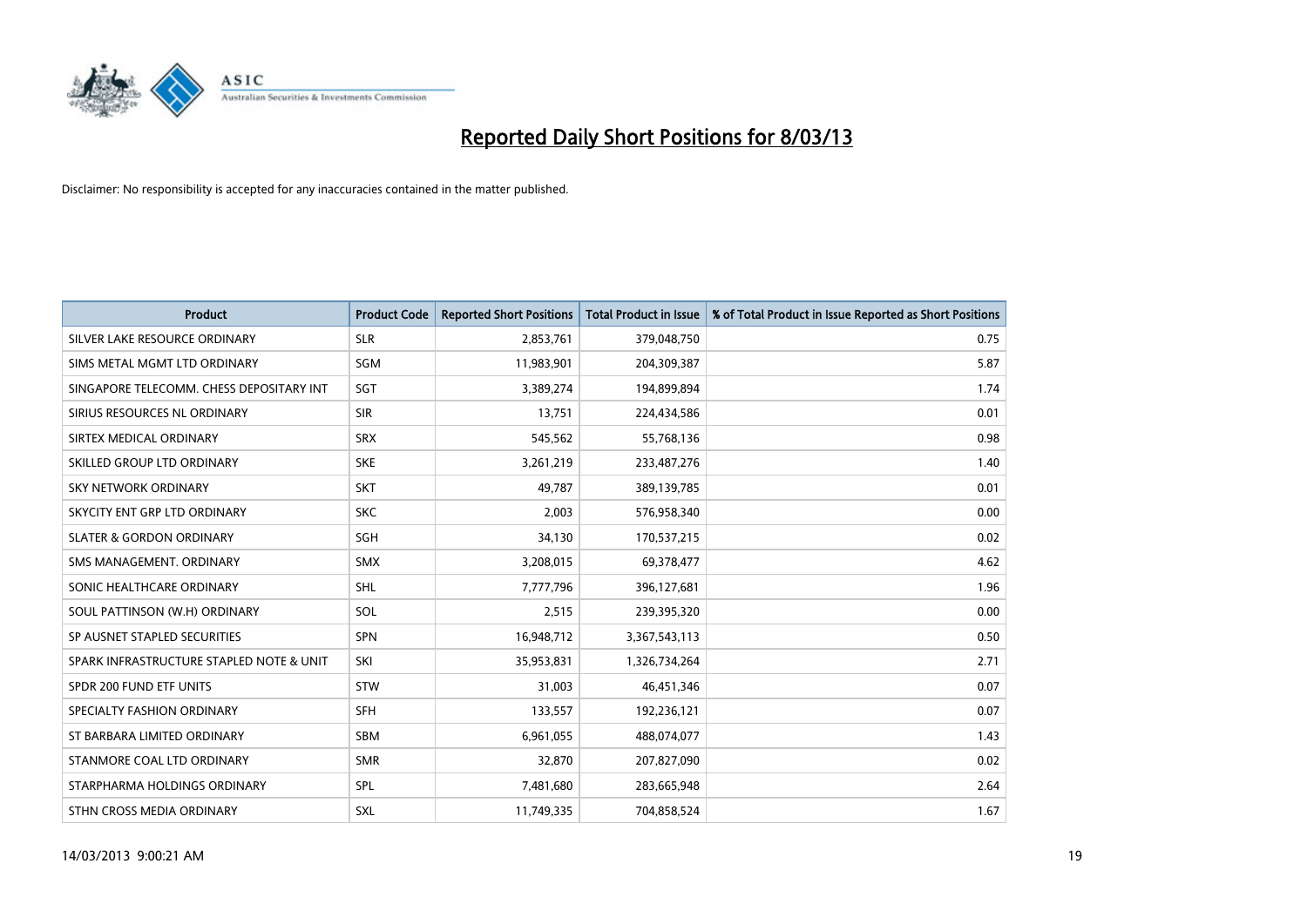

| <b>Product</b>                   | <b>Product Code</b> | <b>Reported Short Positions</b> | <b>Total Product in Issue</b> | % of Total Product in Issue Reported as Short Positions |
|----------------------------------|---------------------|---------------------------------|-------------------------------|---------------------------------------------------------|
| STOCKLAND UNITS/ORD STAPLED      | SGP                 | 25,901,353                      | 2,202,657,963                 | 1.18                                                    |
| STRAITS RES LTD. ORDINARY        | <b>SRQ</b>          | 92,625                          | 1,164,150,159                 | 0.01                                                    |
| SUNCORP GROUP LTD ORDINARY       | <b>SUN</b>          | 5,584,328                       | 1,286,600,980                 | 0.43                                                    |
| SUNDANCE ENERGY ORDINARY         | <b>SEA</b>          | 9,618,517                       | 278,765,141                   | 3.45                                                    |
| SUNDANCE RESOURCES ORDINARY      | SDL                 | 4,801,254                       | 3,072,110,985                 | 0.16                                                    |
| SUNLAND GROUP LTD ORDINARY       | <b>SDG</b>          | 55,863                          | 189,417,674                   | 0.03                                                    |
| SUPER RET REP LTD ORDINARY       | SUL                 | 553,615                         | 196,432,811                   | 0.28                                                    |
| SYD AIRPORT STAPLED US PROHIBIT. | SYD                 | 8,990,176                       | 1,861,210,782                 | 0.48                                                    |
| SYRAH RESOURCES ORDINARY         | <b>SYR</b>          | 213,916                         | 136,410,422                   | 0.16                                                    |
| TABCORP HOLDINGS LTD ORDINARY    | <b>TAH</b>          | 14,639,540                      | 734,015,737                   | 1.99                                                    |
| TALON PETROLEUM LTD ORDINARY     | <b>TPD</b>          | 37,392                          | 98,135,939                    | 0.04                                                    |
| TANAMI GOLD NL ORDINARY          | <b>TAM</b>          | 788,867                         | 261,132,677                   | 0.30                                                    |
| TAP OIL LIMITED ORDINARY         | <b>TAP</b>          | 354,109                         | 241,608,606                   | 0.15                                                    |
| TASSAL GROUP LIMITED ORDINARY    | <b>TGR</b>          | 68,396                          | 146,304,404                   | 0.05                                                    |
| TATTS GROUP LTD ORDINARY         | <b>TTS</b>          | 6,627,315                       | 1,388,328,378                 | 0.48                                                    |
| TECHNOLOGY ONE ORDINARY          | <b>TNE</b>          | 9,017                           | 306,620,955                   | 0.00                                                    |
| TELECOM CORPORATION ORDINARY     | <b>TEL</b>          | 8,631,580                       | 1,816,996,462                 | 0.48                                                    |
| TELSTRA CORPORATION. ORDINARY    | <b>TLS</b>          | 23,847,985                      | 12,443,074,357                | 0.19                                                    |
| TEN NETWORK HOLDINGS ORDINARY    | <b>TEN</b>          | 88,913,577                      | 2,586,970,845                 | 3.44                                                    |
| TERANGA GOLD CORP CDI 1:1        | <b>TGZ</b>          | 240,912                         | 173,176,323                   | 0.14                                                    |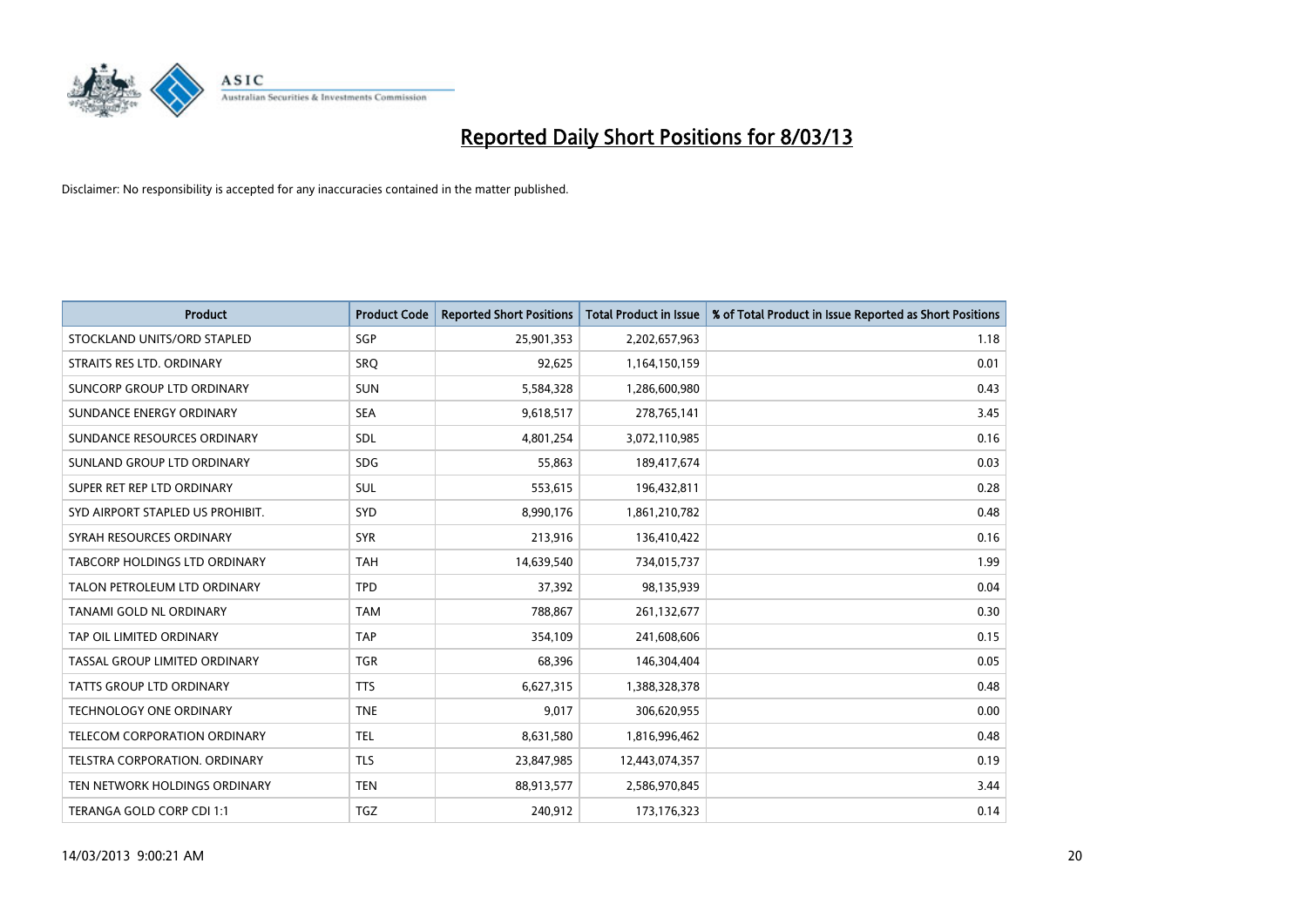

| <b>Product</b>                       | <b>Product Code</b> | <b>Reported Short Positions</b> | <b>Total Product in Issue</b> | % of Total Product in Issue Reported as Short Positions |
|--------------------------------------|---------------------|---------------------------------|-------------------------------|---------------------------------------------------------|
| THE REJECT SHOP ORDINARY             | <b>TRS</b>          | 2,327,254                       | 26,092,220                    | 8.92                                                    |
| THORN GROUP LIMITED ORDINARY         | TGA                 | 167,647                         | 147,584,880                   | 0.11                                                    |
| <b>TIGER RESOURCES ORDINARY</b>      | <b>TGS</b>          | 1,897,739                       | 673,470,269                   | 0.28                                                    |
| TOLL HOLDINGS LTD ORDINARY           | <b>TOL</b>          | 33,666,582                      | 717,133,875                   | 4.69                                                    |
| TOX FREE SOLUTIONS ORDINARY          | <b>TOX</b>          | 1,084,515                       | 115,999,858                   | 0.93                                                    |
| TPG TELECOM LIMITED ORDINARY         | <b>TPM</b>          | 1,191,909                       | 793,808,141                   | 0.15                                                    |
| TRADE ME GROUP ORDINARY              | <b>TME</b>          | 1,432,620                       | 396,017,568                   | 0.36                                                    |
| TRANSFIELD SERVICES ORDINARY         | <b>TSE</b>          | 11,199,047                      | 512,457,716                   | 2.19                                                    |
| TRANSPACIFIC INDUST, ORDINARY        | <b>TPI</b>          | 5,003,378                       | 1,578,563,490                 | 0.32                                                    |
| TRANSURBAN GROUP TRIPLE STAPLED SEC. | <b>TCL</b>          | 6,901,691                       | 1,481,594,818                 | 0.47                                                    |
| TREASURY WINE ESTATE ORDINARY        | <b>TWE</b>          | 19,614,328                      | 647,227,144                   | 3.03                                                    |
| TROY RESOURCES LTD ORDINARY          | <b>TRY</b>          | 198,133                         | 91,318,649                    | 0.22                                                    |
| UGL LIMITED ORDINARY                 | UGL                 | 7,627,155                       | 166,511,240                   | 4.58                                                    |
| UNILIFE CORPORATION CDI 6:1          | <b>UNS</b>          | 4,771                           | 247,822,566                   | 0.00                                                    |
| UXC LIMITED ORDINARY                 | <b>UXC</b>          | 56,862                          | 308,214,493                   | 0.02                                                    |
| <b>VENTURE MINERALS ORDINARY</b>     | <b>VMS</b>          | 227,760                         | 287,320,170                   | 0.08                                                    |
| VILLAGE ROADSHOW LTD ORDINARY        | <b>VRL</b>          | 55                              | 159,455,452                   | 0.00                                                    |
| VIRGIN AUS HLDG LTD ORDINARY         | <b>VAH</b>          | 73,377,438                      | 2,455,775,111                 | 2.99                                                    |
| <b>VNGD AUS SHARES ETF UNITS</b>     | VAS                 | 771                             | 5,807,438                     | 0.01                                                    |
| <b>VOCUS COMMS LTD ORDINARY</b>      | VOC                 | 112,671                         | 77,984,492                    | 0.14                                                    |